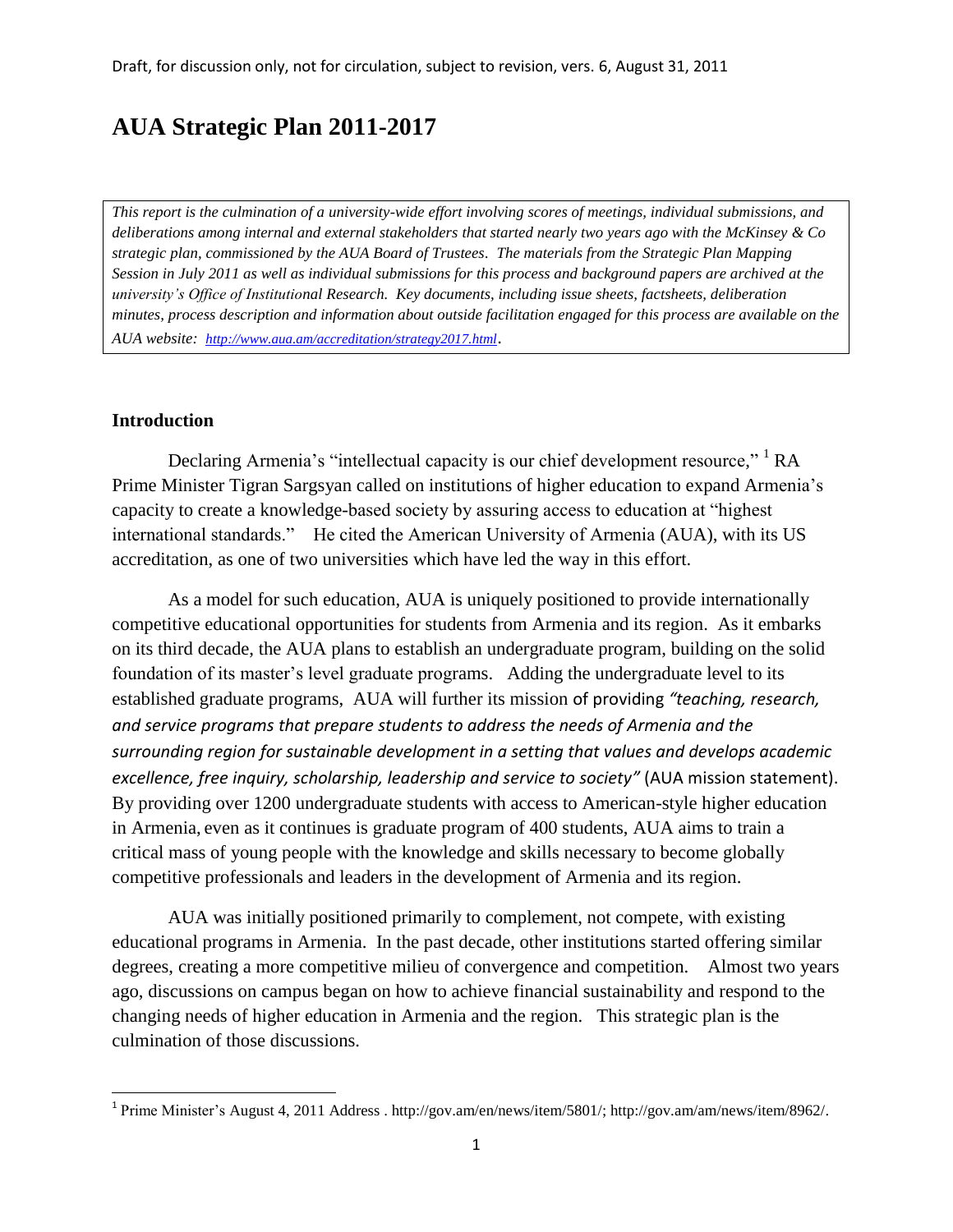## **Vision**

The American University of Armenia aims to be a laboratory and model for the type of education that will guide and spur Armenia's development. Based on AUA deliberations and market studies over the past several years, a new vision for AUA has come into focus. This vision calls for an expansion and diversification of AUA's current 1) programming, 2) faculty and student body, and 3) financial support.

#### *Expansion & Diversification of Programming*

By 2017, AUA aims to have approximately 1500 students, 1100 undergraduate and 400 graduate, enrolled in three or more undergraduate degrees and seven graduate programs. The university's current master's programs will continue to be centers of professional excellence and research aimed at (1) cultivating the technical expertise of professionals, (2) developing projects of national significance for Armenia's sustainable development, cultural, political and economic vitality, and (3) providing exemplary models of graduate education in Armenia. Building on the experience gained and infrastructure built for these master's programs, the undergraduate program will expand and diversify AUA's program and course offerings. Specifically, we intend to start with three undergraduate majors, each with two specialization tracks. These majors and tracks with be loosely aligned with our graduate programs and, hence, benefit from the accumulated experience and expertise.

#### *Expansion & Diversification of Faculty and Students*

Through the creation of the undergraduate program, AUA will increase its core faculty nearly threefold. Faculty expertise will also become more diversified in order to meet the needs of various undergraduate programs as well as larger student body. To attract and maintain this larger scholarly community, the faculty's commitment to the university will need to be matched by the university's commitment to the faculty in terms of career track and benefits.

In addition to the expansion and diversification of the faculty, the student body will be transformed. Remaining true to its commitment to need-blind admissions, AUA will seek to recruit a more economically diversified student body, of which between 10% to 20% will be from abroad. Undergraduate studies will create new possibilities for junior exchange students, summer students, and more students from regions in and around Armenia, across the economic and social spectrum.

#### *Expansion & Diversification of Financial Support*

By establishing the first American-style undergraduate program in Armenia, AUA will seek to tap a broader and more stable financial base by nearly doubling its endowment through attracting more donors from more countries, creating a wide range of levels of giving, and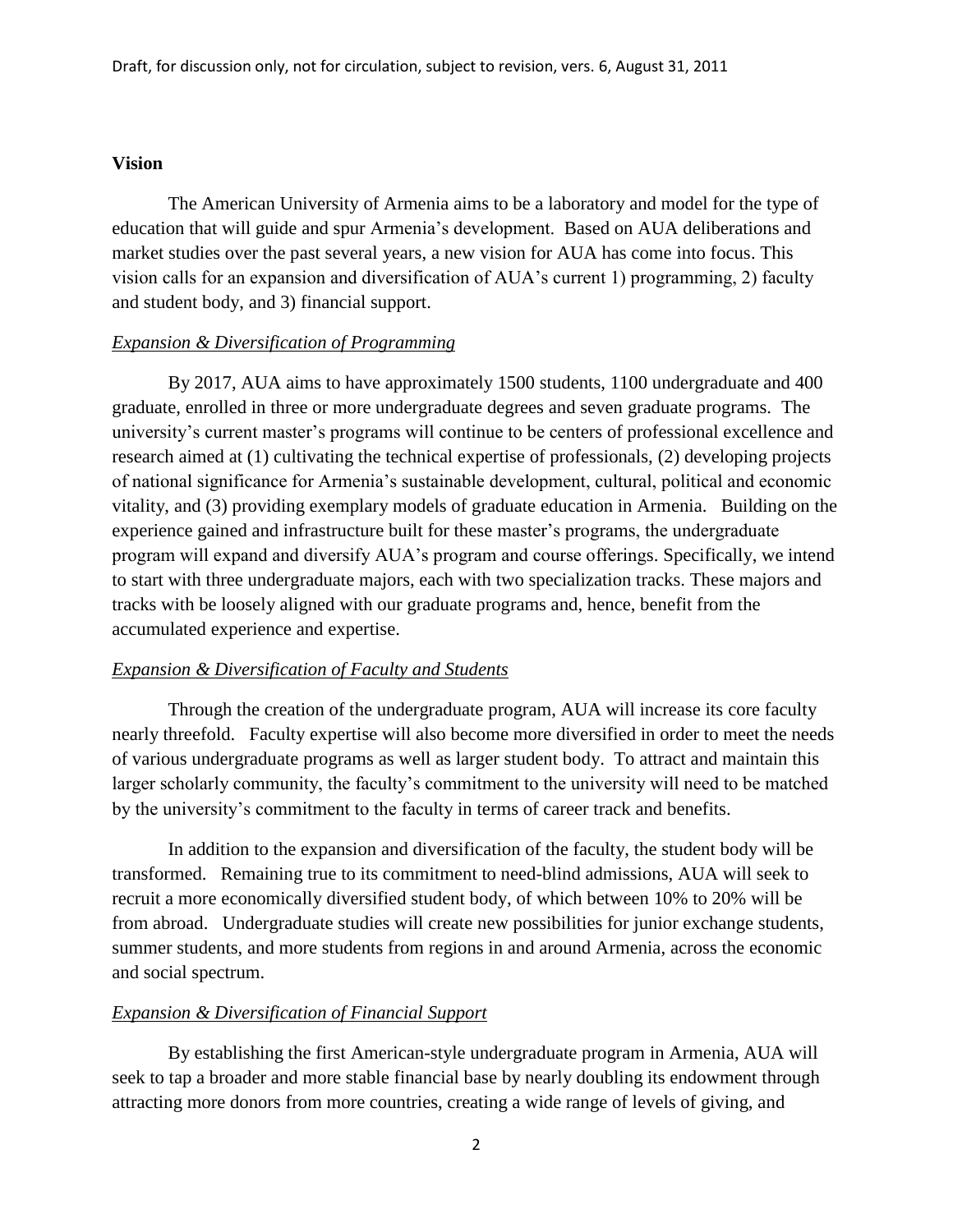having an active alumni giving program. AUA will also have a range of new sources of commercial income from research and university facilities. To support these efforts, the newly established Vice President of Advancement will take a leading role in promoting AUA both locally and internationally in order to attract students, scholars, and donors. Due to major construction projects completed during the past decade, the University is well prepared to accept a greater student body in terms of its physical plant and infrastructure.

This vision is the product of an unprecedented process of brainstorming, analysis, and deliberation drawing on the insights of AUA faculty, students, staff, and alumni as well as Armenian government officials, businesses, and NGOs. This report summarizes the way in which AUA will realize this vision while also building on its strengths, addressing its weaknesses, and seizing potential opportunities.

# **What sets AUA apart?**

Like most institutions, AUA was founded to add value to the relevant markets and communities it serves. Symbolic of its mission, AUA was established on September 21, 1991, the day Armenia broke from the USSR to become an independent nation. In the context in which AUA was founded, it had to be a part of the inherited Soviet higher education system, yet be apart from that system in certain essential ways. That tension emerged as a recurrent theme of AUA's strategic planning discussion. On the one hand, discussants focused on building and bolstering what sets AUA apart – namely, the added value AUA brings to Armenia by providing American-style higher education that is integrated into the global academic network. On the other, they stressed that AUA must strive for greater integration into the local educational milieu in order to achieve its mission in promoting economic and educational development in Armenia.

AUA was an early entrant into the post-Soviet region in 1991. The environment in which it operates has changed significantly since 1991:

- there are new international entrants into the higher education market in Armenia and the region (e.g., French, Slavonic, European Academy in Armenia as well as the planned Millennium University in Georgia, Moscow State University Yerevan branch);
- existing institutions have more resources and have begun adopting global standards (e.g., Bologna process in Armenian universities);
- there are more English-speaking students and faculty in Armenia;
- greater resources, better preparation, and increased access to information (scholarship programs such as Luys Fund, IREX, Muskie) have made study abroad programs more accessible to Armenian students;
- foreign degrees have become accessible and are considered by many to be more valuable than a domestic degree.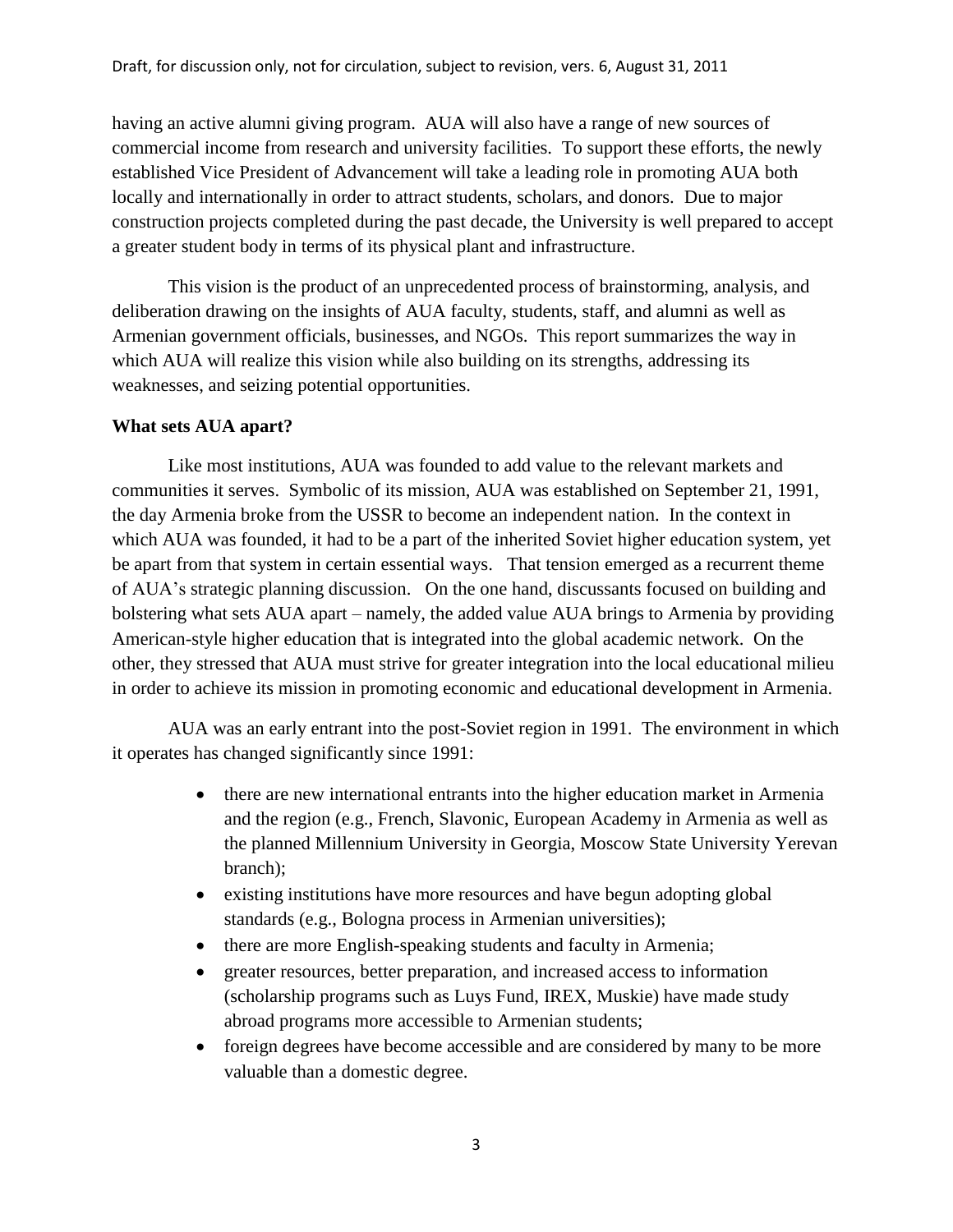As a result, the differences in content and value are shrinking between AUA degrees and those of other universities in Armenia. In short, competition has increased, putting more pressure on AUA master's degree programs.

Nonetheless, AUA remains a good value proposition for most students: The AUA degree helps them advance their careers and contributes to Armenia's development. AUA is a zone of predictable fairness in Armenian higher education. At AUA, outcomes are based on merit. Furthermore, the public is aware of AUA's corruption-free environment. In surveys, students highly value the AUA experience for its American academic environment, transparency and fairness, from pre-admission through graduation. $2$ 

AUA has also been strongly committed to community and national development, filling gaps in Armenia's research and educational system. It has a solid track record of applied research in economic and public policy and engineering (e.g., health, law, human rights, earthquake engineering, renewable energy, cryptography, environmental and cultural heritage protection) tailored to Armenia's needs, such as the Turpanjian Rural Development Program (small loan program), Acopian Center for the Environment (Birds of Armenia, environmental conservation), and Digilib (Digital Library of Classical and Western Armenian literature).

## **Challenges to Realizing AUA's Mission**

As an institution established with a developmental mission, AUA's work is never done and its mission is forever only partially fulfilled as new goals appear on the horizon when old goals have been achieved. Starting with its first graduate programs in Engineering (Earthquake and Industrial Engineering) and Business and Management, AUA has been responsive to Armenia's evolving needs, adding degrees inTeaching of English as a Foreign Language, Political Science and International Affairs, Public Health and Law during its first decade as a graduate institution. The Computer and Information Science Program was added in 2001.

AUA has faced financial challenges in meeting the needs of an under-resourced environment. Providing international quality instruction at local tuition levels has resulted in a persistent structural budget deficit. Integration into both the local and global academic communities requires resources that have thus far been scarce. Since the last strategic plan, the 2008 financial crises resulted in cutbacks that forced the university to look inward and focus on reallocating resources. During this period, university enrollments rose nearly 50%, amplifying the structural deficit, while academic programs faced 10-15% budget cutbacks. Although the introduction of an undergraduate program is not intended to cover this deficit, it will reduce the per student subsidy substantially by spreading costs over a larger student body. A consensus has

 $\overline{\phantom{a}}$ 

 $2$  Surveys, FG archived and on-line (IRO to provide specific references.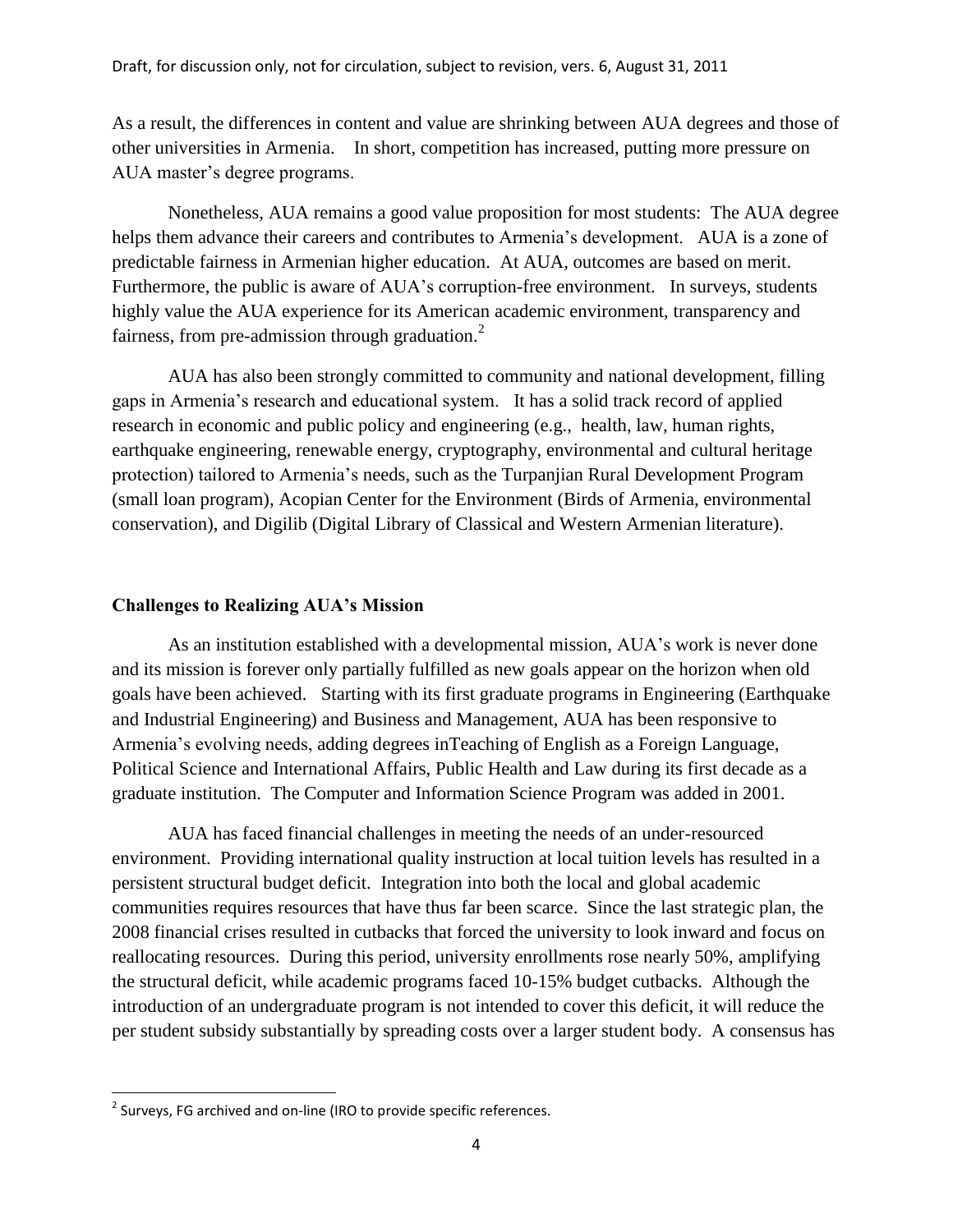emerged that AUA's financial model must fundamentally change as the university plans through 2017.

To achieve its potential, AUA needs to communicate and collaborate more effectively with its external constituencies, potential students within and outside Armenia, other educational institutions, U.S. and Armenian governments, alumni, the Armenian diaspora, donors, employers, and civil society. This will require more faculty and financing as well as staff dedicated to these functions (particularly advancement, public relations, research, and fundraising), better use of online and e-resources, and recalibration of the Extension Program to assure that AUA's outreach arm effectively meets its needs. As a vital bridge between Armenia and the world, AUA has unrealized potential as a link to global academic and economic networks. As a meeting place for students and scholars from within and outside Armenia, AUA has the potential to become a more dynamic center of innovation and creativity that contributes more effectively to Armenia's development.

The appointment of its first full-time resident President in 2010 has spurred greater integration in the local and global milieu, as will the appointment of a Vice President for Advancement, scheduled for Fall 2011. The larger, resident faculty for the undergraduate program will also bring more global ties and capacity for local networking.

### **Background**

AUA continues to contribute directly and indirectly to Armenia's economic development and higher education system. Although a relatively small institution, AUA has had a unique impact on Armenia, preparing professionals fluent in English who are both rooted in Armenia's local reality and also attuned to global trends and standards. Each year AUA adds hundreds of graduates to Armenia's global-ready workforce. AUA's faculty and researchers foster Armenia's development through research, consultation, public service, innovation and global networking.

The opening of the Paramaz Avedissian Building (PAB) in 2009 increased AUA's physical capacity for a larger student body and more faculty, researchers, and scholars. Over the past three years, despite hardships caused by the global financial crisis, AUA's graduate enrollment has grown and leveled off at approximately 400 graduate students, roughly 150% of pre-2009 enrollment levels. Notwithstanding this substantial growth, the AUA community has come to a consensus that the university has the capacity and potential to do more and have a greater impact while also achieving financial sustainability.

Since AUA's founding, undergraduate education had been considered a potentially important aspect of AUA's mission; however, limited capacity prevented the creation of an undergraduate program. The completion of the PAB building has greatly added to AUA's capacity and spurred a broad discussion among internal and external stakeholders on how AUA can better achieve its mission. These discussions were informed by reports prepared by AUA's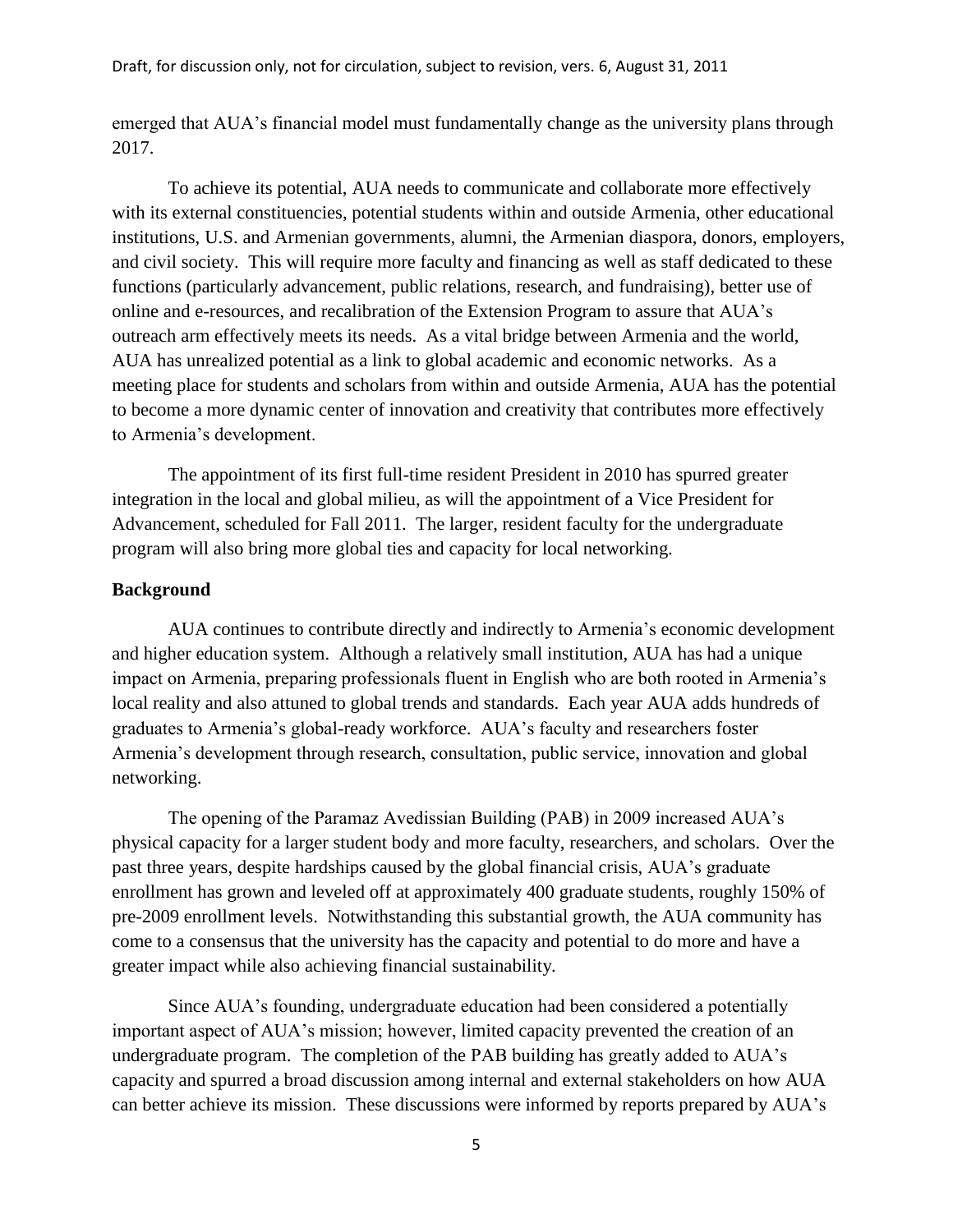Office of Institutional Research, focus groups (of potential students, parents of potential students, alumni), alumni and library patron surveys, and professional strategic planning by McKinsey & Co commissioned by the Board of Trustees, as well as extensive deliberation on campus.<sup>3</sup> These discussions resulted in a consensus that AUA should pursue an undergraduate program both to better achieve its mission and to attain financial security.

The introduction of an undergraduate program is not meant to detract or diminish the importance of the existing graduate programs, but to complement them. The graduate programs will continue to pursue their strategic plans for growth and improvement, with an emphasis on student diversity and stable enrollment as well as research and applied projects that promote Armenia's economic development and bolster the university's financial stability. The initial undergraduate programs will be in fields for which AUA already has graduate faculty. In light of the institutional loyalty that prevails in Armenia, the undergraduate program is likely to be a feeder for the graduate programs, creating a stable pool of well-prepared applicants who share AUA's values and culture. Undergraduate programs will also increase opportunities for graduate students to serve as teaching assistants and could in the future help support doctoral programs in some fields. Thus, the creation of an undergraduate program will likely lead to substantive improvements in AUA's graduate programs.

 $\overline{a}$ 

<sup>&</sup>lt;sup>3</sup> All these reports and data are available from the Office of Institutional Research. The McKinsey Report, prepared for the Board of Trustees in the fall of 2009 concluded that an integrated university with both undergraduate and doctoral programs was feasible and desirable based on their market research and analysis. Campus leadership (both academic and administrative) were involved in deliberations relating to this report, which was submitted in the spring of 2010, with certain conclusions placed in circulation on campus during the summer of 2010. As this period coincided with the search for a new AUA President, action was postponed until the fall of 2010. At December 2010 meeting, the Board of Deans decided to move forward with more detailed study of an undergraduate program. In the winter and spring of 2011, an Undergraduate Task Force (UGTF), with two subcommittees (financial model and curriculum) were formed and began deliberations and data collection and analysis. One of the first tasks was to corroborate and refine the McKinsey conclusions regarding market demand and pricing. An Alumni Survey was organized by the UGTF. Later in the spring, it was determinate that further research was warranted, targeting high school students and their parents. Focus groups with English-speaking high school students and their parents were held in August and another survey was organized based on the AUA Library patron's list, which contains several thousand users of AUA's English language library collections, many of whom are parents or know potential undergraduate applicants.

McKinsey Report: Two Market Surveys, Nov. 2009 - Number of Respondents: 550

AUA - Alumni Survey by UGTF - March 2011, Number of Respondents: 293

AUA - AUA student Survey by UGTF - March 2011, Number of Respondents: 214

AUA – Focus Group (FG) EEC, Quant School, High School Students and Parents - High School Students - August 2011, Number of Respondents: 24

AUA - Library Patrons - Survey- August 2011 - Participants: 277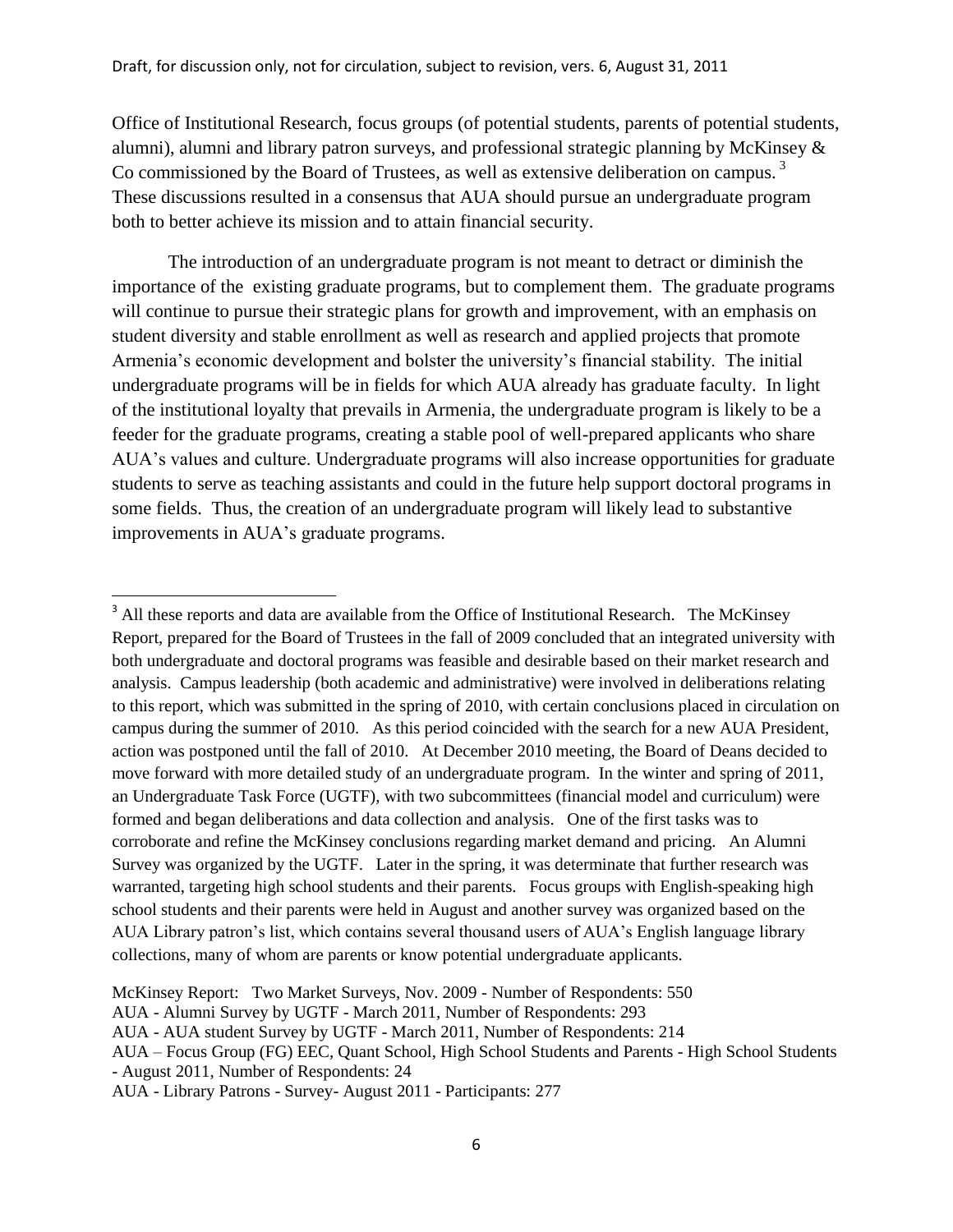The undergraduate program will also help address some of the concerns raised by various stakeholders, such as financial sustainability, the need for a critical mass of resident faculty for both scholarly, teaching, and administrative functions, and lack of student diversity. With more students and degrees, the disproportionate costs of a administration for small institution would be spread over a larger student body, reducing per student costs and increasing faculty size. An undergraduate program would also create more opportunities to diverse students through exchange programs, which are more common at the undergraduate level.

A related but distinct goal is to transition from a quarter to a semester system. Such a transition will reduce the administrative costs associated with each cycle of registration, faculty hiring, and grade reporting. It would also bring AUA into sync with local and most foreign universities, facilitating student exchanges, particularly during the peak summer term, but also for junior year abroad programs.

Creating undergraduate programs in fields related to existing programs will also enable the university to build up its core of resident faculty and foster a community of scholars with the introduction of new policy on hiring, promotion and retention and multi-year contract, which are on the university's agenda for the fall of 2011.

A larger resident administration is also part of the preparation for expansion and includes the university's first resident President, who started during the Fall 2010, and a new Vice President for Operations, streamlining and consolidating administrative functions on campus to promote efficiency. In addition, a new Vice President for Advancement is scheduled to be hired in the US during the Fall of 2011 to direct outreach, public relations, promotion of the university, and fundraising, including a capital campaign for the AUA endowment for the  $25<sup>th</sup>$  anniversary of its first graduating class in 2017.

# **Milestones for Strategy2017<sup>4</sup>**

l

The strategic milestones for 2011-2017 include:

- Oct. 2011 Nov. 2011 Substantive Change and first New Degree Proposals to WASC to inaugurate the undergraduate program Capacity and Preparatory Review to WASC for Reaccreditation of the Graduate Programs and Substantive Change Proposal for Undergraduate
- Feb 2012 WASC CPR Site Visit of the Graduate Program

 $4$  Because the first graduating class from the proposed undergraduate class will be in 2017, this strategic plan covers 2011 through 2017.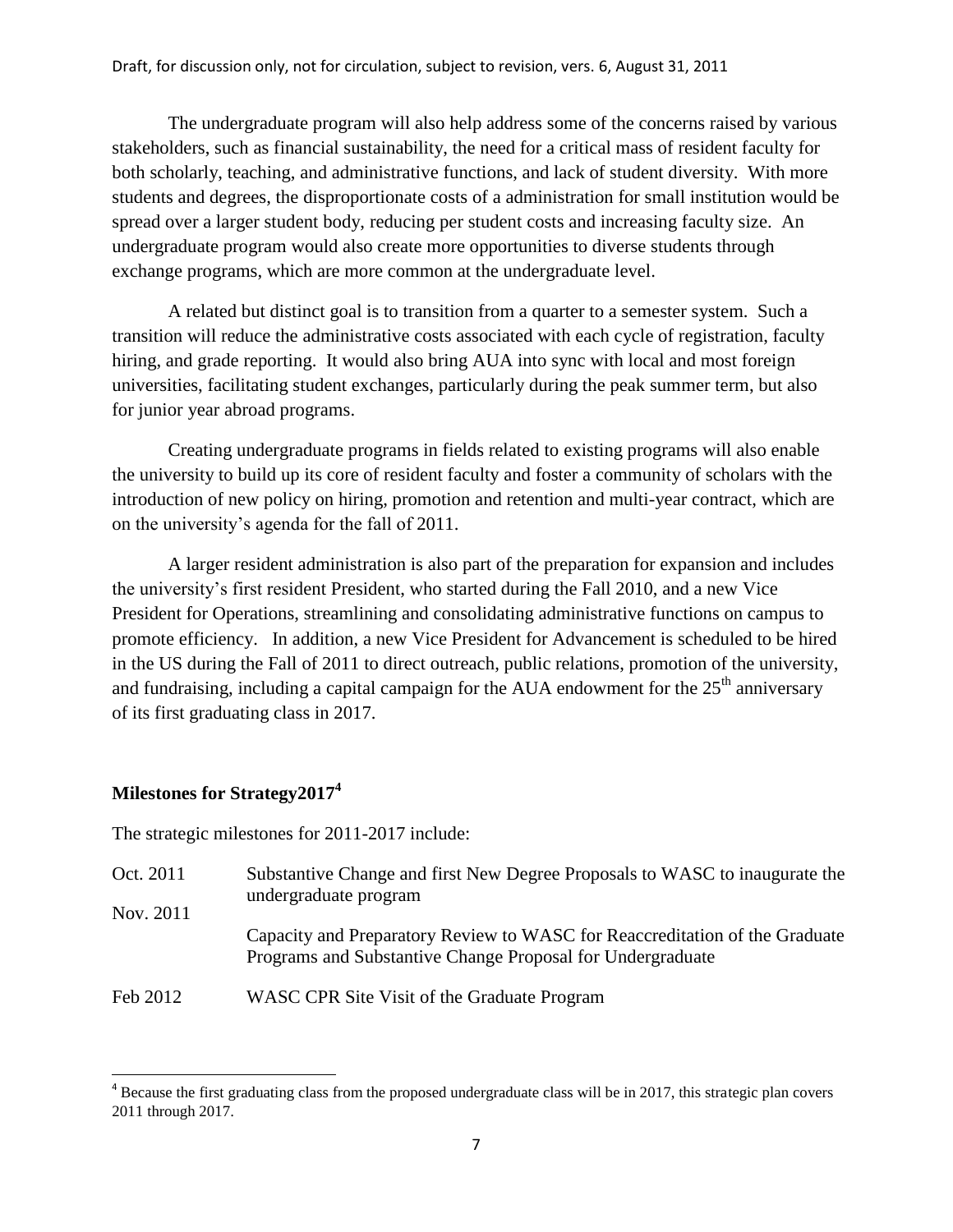| March 2012       | Proposal for additional bachelor's degrees to WASC              |
|------------------|-----------------------------------------------------------------|
| March 2012       | Launch Capital Campaign for Endowment                           |
| <b>July 2012</b> | Educational Effectiveness Review to WASC for Reaccreditation    |
| Oct. 2012        | WASC EER Site Visit for Reaccreditation of the Graduate Program |
| Sept. 2013       | <b>First Undergraduate Class</b>                                |
| 2012-2015        | Graduate Program Self-Study Cycle                               |
| May 2017         | First graduation for Undergraduate Program                      |
| Sept 2017        | 25 <sup>th</sup> Anniversary of the First Graduating Class,     |

## **Some Specific Strategic Targets and Recommendations**

# **Students**

 $\overline{a}$ 

Making AUA's education accessible is paramount to both AUA's impact and mission. For this reason, increasing access to an AUA education through new programs (both undergraduate and graduate) and assuring access through need-blind admissions, scholarships, and financial aid are core goals. The proposition that "no qualified student should be denied an AUA education simply for inability to pay" has been repeatedly cited as a touchstone of the university's value system during the strategic planning process. AUA has succeeded in honoring and sustaining this ideal, introducing the first need-based financial assistance program, nearly 6 years ago. 5

Because students are at the center of AUA's mission, demographic trends and university enrollment patterns are especially important for AUA's strategy from 2011 through 2017. A demographic dip is predicted for the coming years due to hardships of the post-Soviet transition, blockade, and war in the early 1990s, which will reduce the number of 18-24 year olds in Armenia for the next decade. Also Armenia's transition to a 12-year universal education system will leave a gap in the number of entering master's students in 2015. However, because of a growing pool of English-speaking high school graduates in Armenia, from which AUA draws most of its students, it is predicted that these demographic trends will have a minimal effect on AUA.

<sup>&</sup>lt;sup>5</sup> As noted during our strategic planning discussions, this is a high aspiration that even many far better endowed, longer established institutions have been unable to consistently attain. In many ways this puts AUA's developmental mission in the foreground, as this a principle-driven, rather than an economically optimal policy.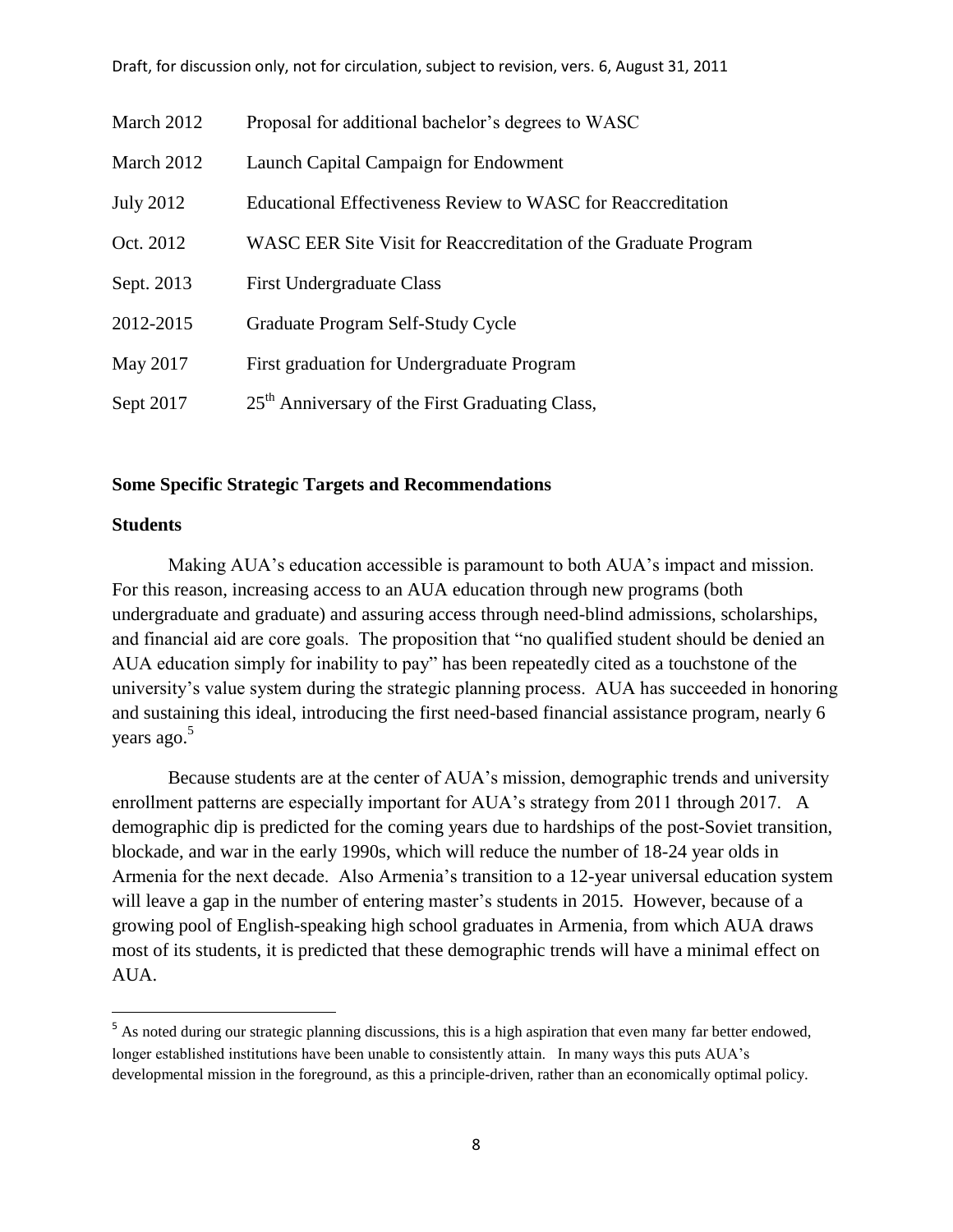There was slight increase in the number of international students at AUA over the past decade, although the absolute numbers are too small for trend analysis, especially if diasporans and others already resident or tied to Armenia are excluded. A diverse, international student body that enriches the student experience, brings fresh perspectives in and out of class, and fulfills the university's educational mission of serving the region remains a goal for undergraduate and graduate programs. Although recruitment efforts increased over the past several years, international students continue to be few in number. One of AUA's goals for 2017 is to have a more robust, targeted recruitment and marketing effort, focusing on those students that are inclined to come to Armenia and AUA, in particular. Undergraduate programs, including junior year abroad and summer programs, may attract more international students because undergraduates are more disposed to foreign study as part of their degree programs than graduate students.

By 2015, AUA aims to participate more in intergovernmental exchanges such as those between Armenian universities and institutions in China, India and elsewhere. AUA also seeks greater foreign recognition of its degree programs by neighboring countries, such as Iran. Achieving both these goals will also help attract more international students.

Strategies to Increase Student Enrollment and Diversity:

- Design and implement better promotion of AUA's Tuition Assistance Program in time for the 2012 admissions (including multilingual web-pages and materials (English, Armenian, Russian, Farsi) to assure that the program is clearly understood by students, parents and teachers abroad;
- Streamline the admissions process, reduce barriers to admission, consolidate sources of admissions information (admissions cost rebates, subsidies for test fees, prep courses);
- Obtain international recognition for AUA degrees by foreign ministries of education (e.g., Iran);
- Evaluate the impact on international student enrollment of financial assistance for tuition, room and board
- Determine whether non-resident tuition is appropriate for the international market;
- Evaluate differential tuition for various programs (which may make some programs more accessible through tuition reduction), and implement them where justified.
- Foster Public-Private Partnerships through more engagement with the RA and US governments, private sector scholarship funds and sponsorship of courses and degrees; more internship and alumni involvement in securing scholarships/postgraduate employment.
- Develop more effective means for communication with international students, including revamping of the AUA website (ongoing) and its translation into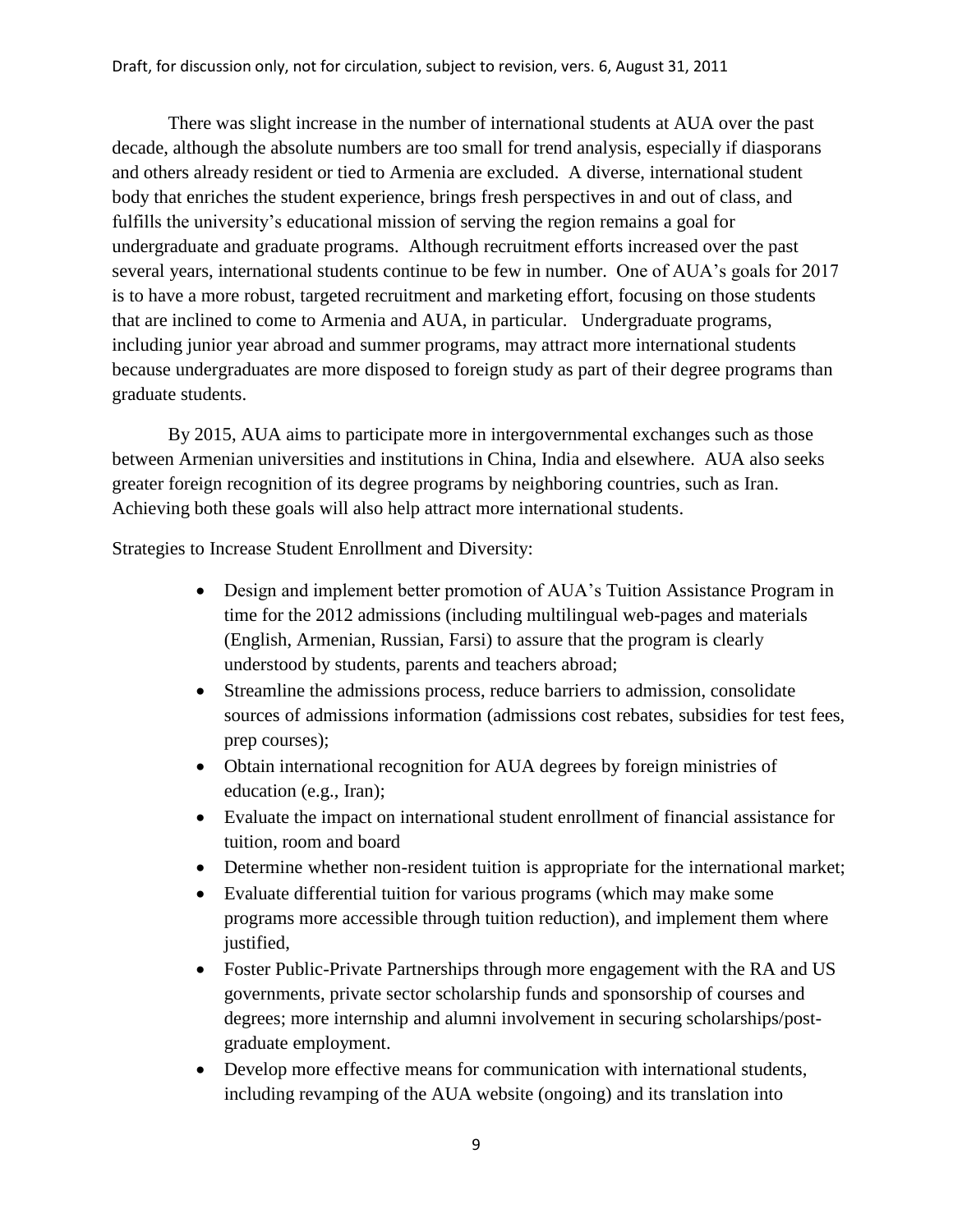Russian and Armenian, and development of electronic and paper-based promotional materials.

## **Faculty**

Fostering a community of scholars is one of AUA's reaccreditation themes for WASC.<sup>6</sup> Having a critical mass of resident faculty was also identified as essential for the health of the institution during the strategic planning session and in our last accreditation review. A larger, more permanent community of scholars will be a natural outgrowth of the introduction of an undergraduate program. Care must be taken to assure synergies between undergraduate and graduate faculty selection as well as disciplinary and general education coverage in designing faculty positions for a balanced university.

Multi-year and longer-term contracts, which were called for in the 2006-7 WASC Accreditation Review, are on the agenda for Fall 2011. The University's Policy on Hiring, Promotion and Retention will need to be periodically reevaluated and modified as the university grows over the next six years.

#### **Research**

As a master's degree-conferring institution, research is one of the core functions and missions of the university. Research is essential to training graduate students, developing a robust intellectual atmosphere, establishing ties with the global scholarly community, and ensuring that the university contributes to Armenia's development. However, because of the challenges of operating in a developing country and the fact that AUA does not confer doctorate degrees, research conducted in AUA has been mostly applied in nature. To address this issue and as part of the reaccreditation process, a new definition of research has been proposed that is based on the universal goals of research and scholarship but also tailored to the realities AUA faces.<sup>7</sup> The strategic planning discussions have generated a number of recommendations for

<sup>&</sup>lt;sup>6</sup> "Cultivating a community of scholars is a cumulative process that requires a critical mass of resident faculty and a supportive institution with long-term reciprocal commitments to each other. As the University grows into its third decade, there is a need to develop the University as a community of researchers and scholars, one that includes faculty, students, and researchers, and the need to foster more creativity throughout the University to successfully compete for students, faculty, and resources in a world of rapidly changing and continuously rising standards of educational excellence." Institutional Proposal (IP), p. 11 [http://www.aua.am/accreditation/inst\\_proposal.html](http://www.aua.am/accreditation/inst_proposal.html)

<sup>&</sup>lt;sup>7</sup> Creative scholarship is the substantive contribution of new knowledge or significant new applications of knowledge: (1) scholarship of discovery, (2) scholarship of integration, (3) scholarship of application, and (4) scholarship of teaching. This definition aims to value a broad spectrum of scholarship which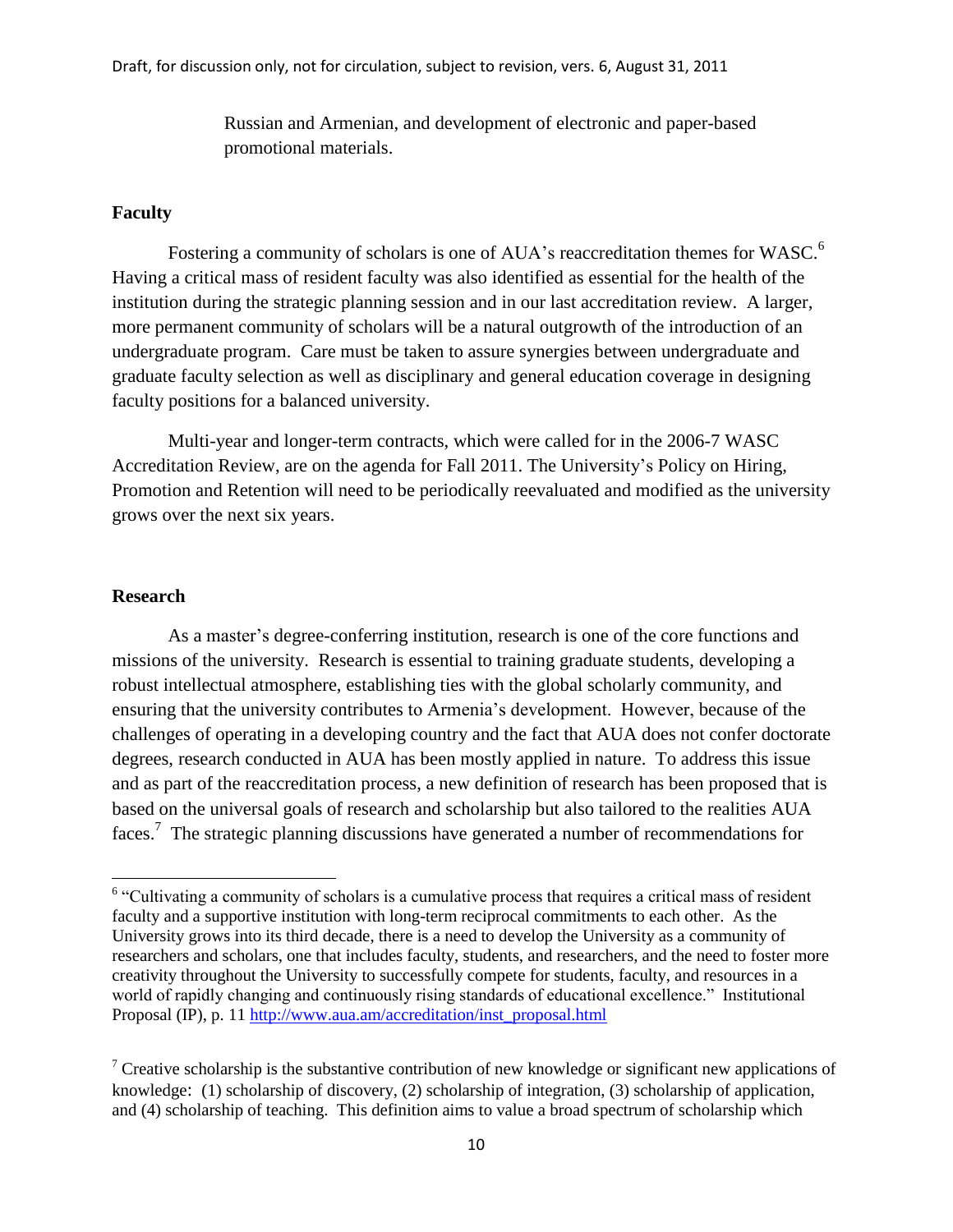promoting research and strengthening AUA's seven research centers, all of which, except the Environmental Research Center, are associated with an academic program<sup>8</sup>:

- Incentivize research (improve mechanisms for augmenting salary through outside funding, promotion, overhead to centers);
- Establish a university-wide grants/contract office to coordinate and serve as an information clearinghouse, provide technical support, process grants (Vice Provost for Research);
- Review policies on research centers (restrict routine business consulting services and work involving liability);
- Increase core faculty to expand the institution's research potential and opportunities to engage students in research by 2015;
- Position AUA to act as or support longer-term projects with commercial potential, including incubation of products and companies, technology licensing and commercialization; develop a policy on royalties that encourages research leading to commercialization; promote partnerships with private institutions;
- Increase AUA's technical facilities for research (labs, research computing/computational capacity, software, experimental equipment);
- Develop policies to address conflicts of commitment for researchers who have projects outside the university.

# **Advancement, Public Relations, Alumni Relations, Outreach**

The need for improved relations with the public and alumni as well as improved communication within the university was a recurrent concern in strategic planning deliberations in a wide range of contexts, including financial sustainability, international student recruitment, public-private partnerships, and externally funded research. The consensus is that shortcomings in this sphere have hindered the university's development and will continue to impede the

 $\overline{a}$ allows for AUA to tailor recognition of faculty activities and efforts to match the unique qualities and strengths of the university and each academic program. Scholarship of discovery means the traditional concept of scholarship vetted in peer reviewed journals and monographs. Scholarship of integration values cross-disciplinary work which produces or presents new, creative and innovative perspectives, including textbooks and reference works. Scholarship of application values the application of theory to practice in a specific or novel context which results in a new, creative and innovative understanding of universal knowledge. Scholarship of teaching values creative and innovative pedagogical approaches to curriculum, instruction and assessment including curriculum design or other activities beyond routine teaching responsibilities. <http://md.aua.am/RSTF/> (log-in, password required); See also, Modern Language Association, 1996 Report, *Making Faculty Work Visible*. [http://www.mla.org/rep\\_facultyvis](http://www.mla.org/rep_facultyvis)

<sup>&</sup>lt;sup>8</sup> Annual reports on Research Centers at AUA, prepared by the Vice President of Research and Development, are available from the Office of Institutional Research and on the AUA website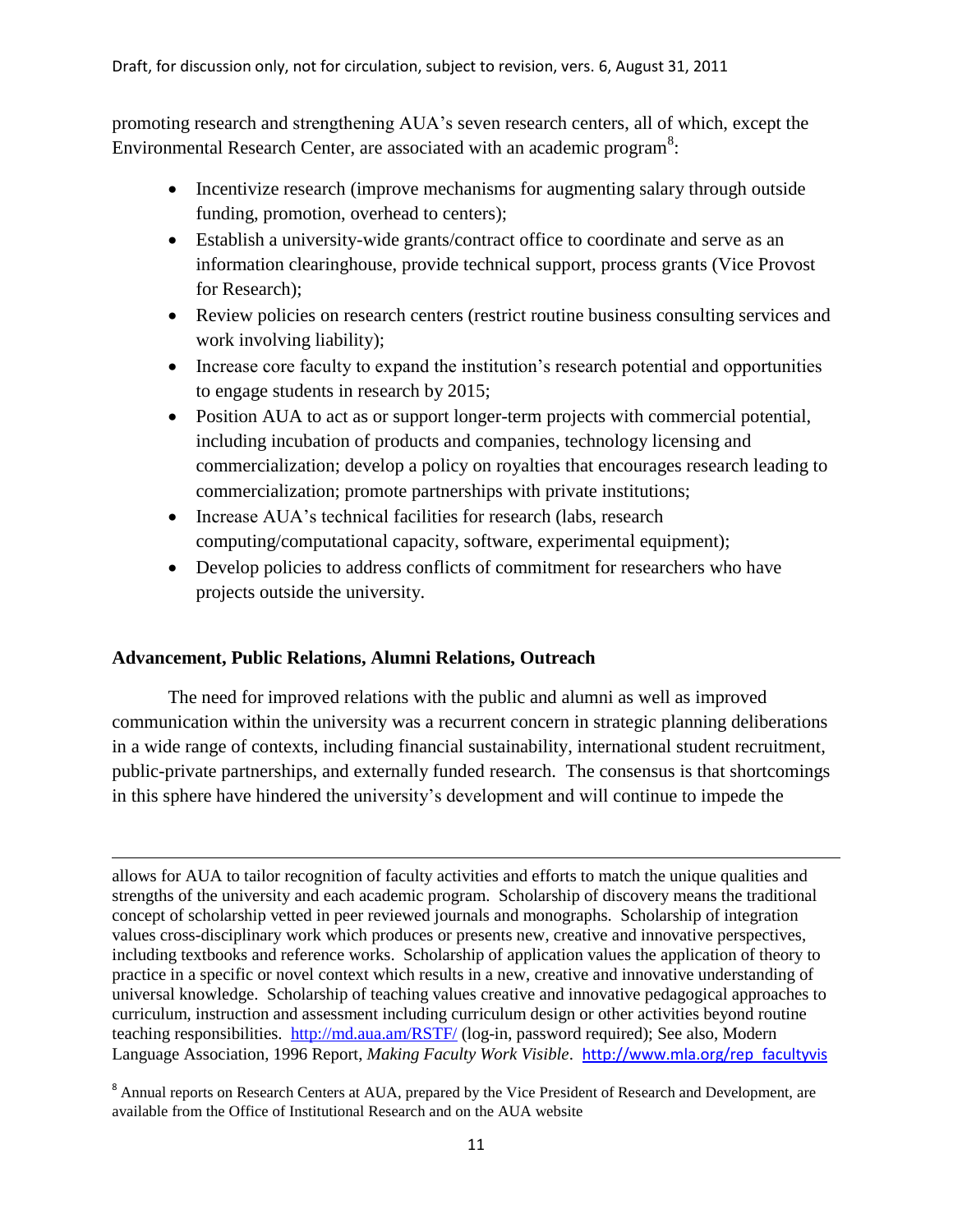sustainability of AUA's current programs and plans for expansion. Hence, this cluster of interrelated functions must be treated as a high priority.

AUA's new president, Bruce Boghosian, has made communications a top priority and has commissioned a study by the Brakeley-Briscoe Fundraising & Management Consultants on university fund-raising and public relations. He has also announced the new position of Vice President of Advancement (VPA), which is to be filled by the end of 2011, for which the executive search firm of Paschal-Murray has been engaged. The VPA's function will be to restructure the university's relations with the public, donors, alumni and the RA and US governments. The Extension Program, which serves as the university's principal interface with the community, has recently undergone a self-study, and a range of recommendations tracking the strategic planning discussion have been made and await implementation; thus, it is unnecessary to repeat them here. $9$  Key recommendations from the strategic planning discussions include:

- Appoint a Vice President of Advancement (already underway) to lead a proactive public relations effort (improving coordination of public relations and focusing more on developments in Yerevan, closer to action/news gathering, depending on media outlets and nature of audience) by 2012;
- Revamp the AUA website to make it more user-friendly and multilingual (English, Armenian, Russian, Farsi) (see also *Student* recommendations above);
- Start a periodic e-bulletin, newsletter to document and promote events and research at AUA as well as achievements of students and faculty to a large readership;
- Cultivate and reinforce alumni ties with the university, e.g., recognize alumni achievement, give AUA alumni life-time e-mail accounts; perhaps also initiate alumni guest lectures or networking events where students meet alumni
- Enhance AUA's ability to share its global knowledge in the Armenian educational system, foster more direct impact and interaction with other institutions of higher learning, e.g., professor-to-professor collaboration, joint projects;
- Develop a global network of Armenian and non-Armenian (e.g., former visiting professors) academics interested in AUA and use that network to promote academic collaborations, exchanges, faculty development and public relations;
- Assure capacity to promote AUA's competitive advantages.

# **Finances**

 $\overline{\phantom{a}}$ <sup>9</sup> http://www.aua.am/about/institutional research.html (log-in, password required)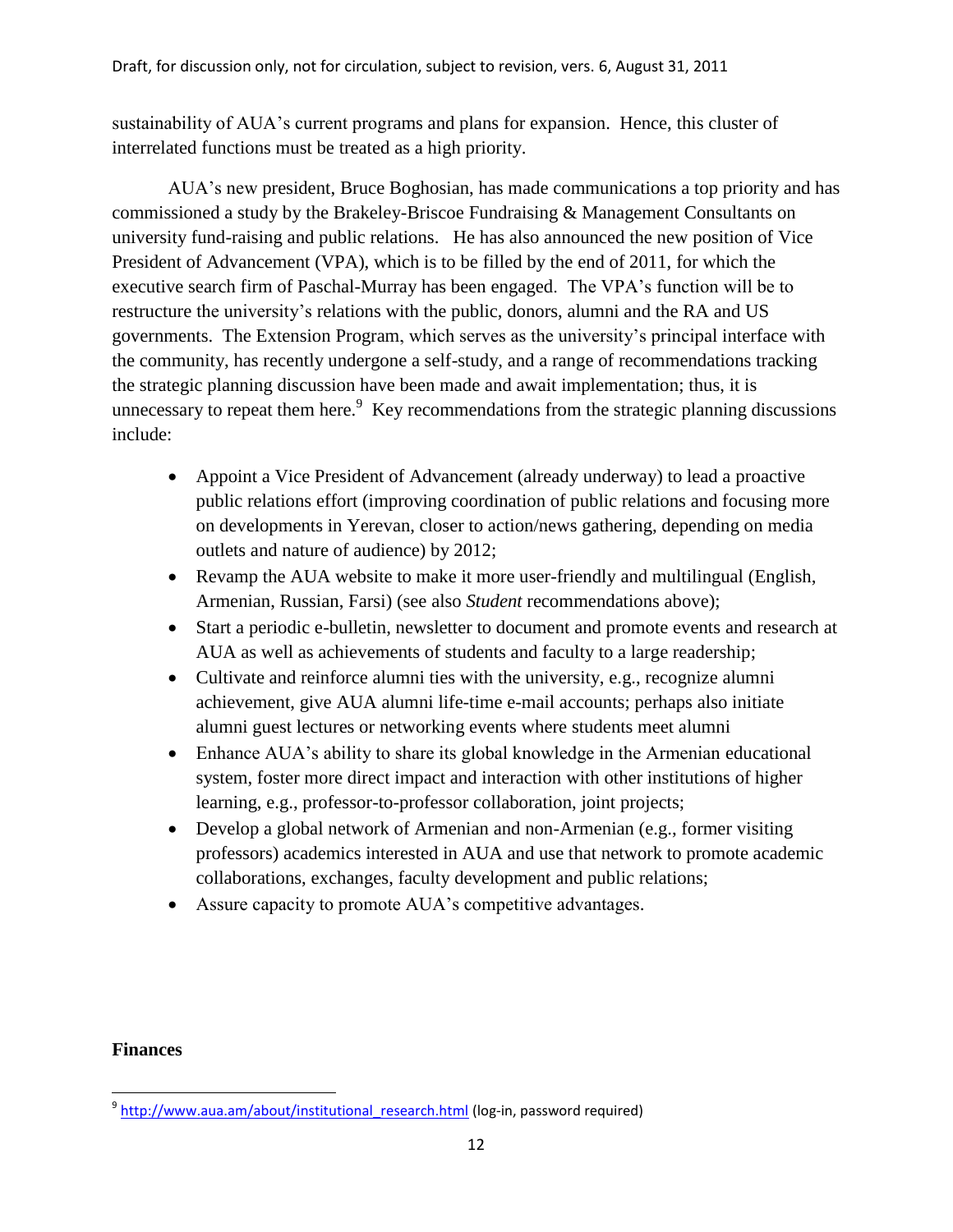AUA suffers from a structural deficit that is the product of providing world-class education at local, Armenian tuition rates. AUA has been heavily reliant upon a relatively small number of large diasporan donations from the US to cover its structural deficit each year. The 2008 global economic crisis has had both direct and indirect effects on AUA as well as Armenia, both of which largely depend on diasporan cash flows that were affected by the crisis.

Given inflation and currency fluctuations, the psychological threshold of AMD 1 million for annual tuition will have to be faced in the near future. Nevertheless, tuition income from resident students is not likely to close this deficit in the near future and tuition from non-resident students, which is closer to covering actual costs, is an insignificant source of revenue due to the low number of such students. A robust undergraduate exchange program, foreign recognition of the AUA degree and increased numbers of international students, and intergovernmental exchanges could boost revenue in the longer term; however, non-resident tuition is not projected to generate enough income to significantly defray the structural deficit by 2017 (first graduating undergraduate class). Although the undergraduate program will be designed to cover its incremental costs and will reduce the per-student subsidy, it cannot be expected to cover the university's overall structural deficit.

Income from endowments, donations, alumni, and research grants as well as rentals and passive income, research center income and commercialization of AUA projects remain the main sources of deficit funding. Each source of revenue must contribute more to covering the university's current structural deficit for its graduate program and overall operations.

An overarching goal and commitment is to assure access to an AUA education for all who are qualified, regardless of their ability to pay. Effective collections for the university's revolving student loan fund are essential to assure access for future students. Both endowed and donor directed scholarship programs are also an important resource that can help assure access to an AUA education.

## *Targets:*

To design an undergraduate program that is revenue- and cost-neutral to the current operation of the university, identifying bridge funding as necessary to cover costs from the ramp up from the first admitted class in Fall 2013 to the fully enrolled undergraduate program in 2016-2017.

To increase income from the endowment, other commercial activities, and a more diversified donor base to cover the existing structural deficit by 2017.

The strategic planning effort resulted in a number of specific recommendations:

 Diversify the donor base (number of donors, size of donations, and geographic scope). Diasporan donations are currently concentrated in the US; however potential resources include wealthy individuals in Armenia, diasporan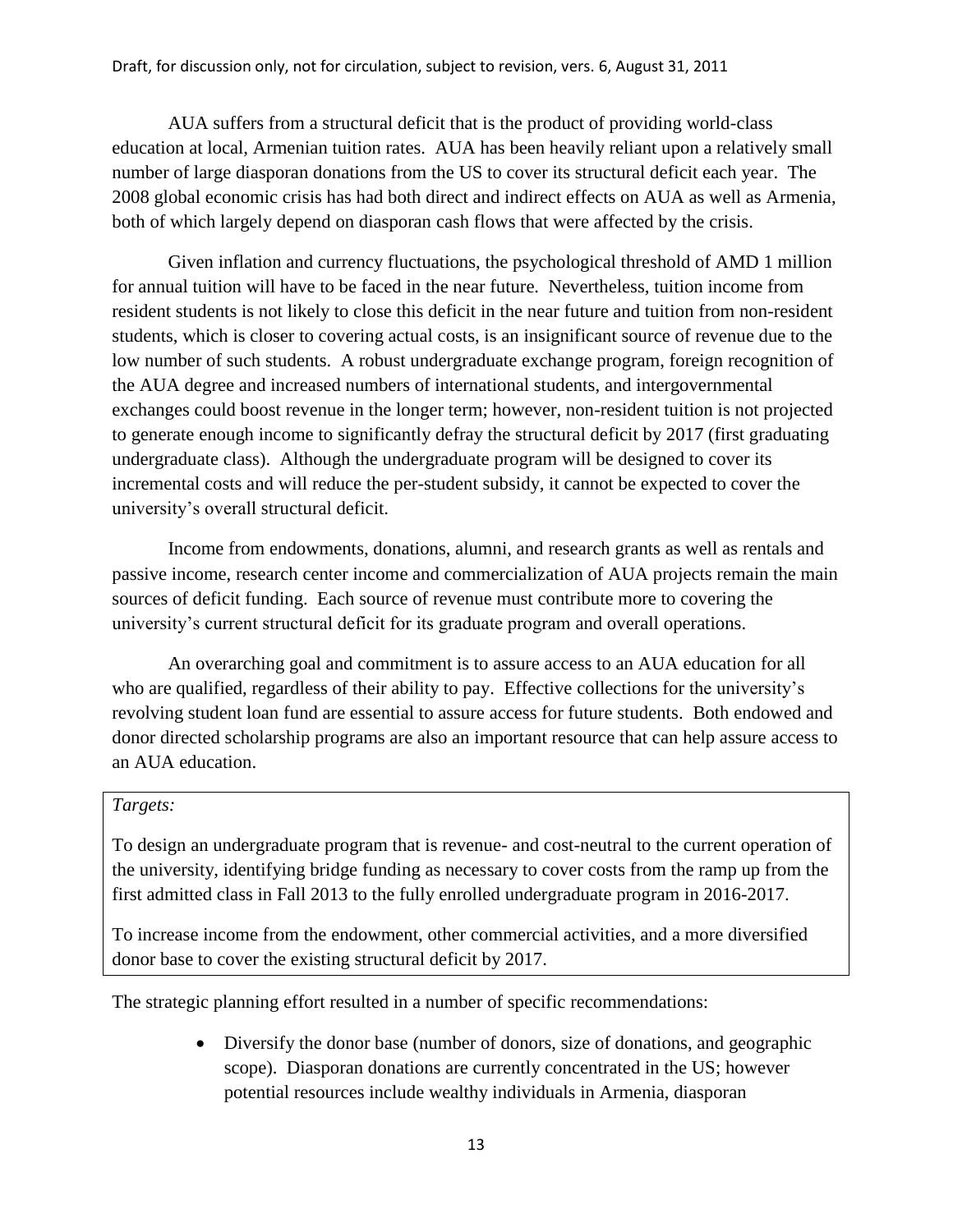communities in places such as Russia and Europe, and significant beneficiaries of AUA's educational programs who are currently affiliated with large companies.

- Launch a capital campaign for AUA's  $25<sup>th</sup>$  anniversary, with the goal of securing between \$25 and \$50 million for the endowment, which would generate enough income to cover most of the structural deficit;
- Reassess tuition levels as conditions change in Armenia;
- Study the impact of differential tuition (different tuition for different degrees based on the job prospects, competition, market for those degrees) and implement it if shown to be effective by 2013;
- Pursue foundation and government assistance, for example, U.S. Government funding for undergraduate education;
- Diversify certificate offerings, promote revenue-generating courses and instructional modules, on-site, off-site and on-line;
- Cultivate alumni giving, aiming for a relatively high participation by 2016, institutionalize alumni relations;
- Diversify and be more entrepreneurial about earned income (e.g. commercialization of IP, such as the digital library, database software developed in-house for student records and registration, other services) ;
- Select and implement recommendations from the 2011 Brakeley-Briscoe report;<sup>10</sup> *see also discussion under* **Advancement** *above.*

# **Institutional Capacity, Program Maintenance**

A key concern as the university contemplates a major expansion is institutional capacity. A physical capacity review was prepared by the Administration and aside from a few matters largely beyond the university's control (e.g., traffic and parking in the vicinity of the university),  $11$  classroom space and other public areas were deemed sufficient for the planned undergraduate expansion. Cafeteria capacity (currently 180 seats) will be significantly expanded by the current renovation plans with undergraduate demand in mind; however, lunch-time/course schedule coordination is still likely to be required to assure smooth function of the cafeteria.<sup>12</sup> Existing library expansion plans should be adequate for the expanded student body. Internet and communications capacity will need to be more specifically assessed and addressed, but expansion on the existing architecture was deemed feasible. Faculty workspace will need to be reallocated, with more faculty sharing offices. Administrative capacity, information management, oversight of academic programs, and quality control gave rise to a number of

l

<sup>&</sup>lt;sup>10</sup> Available through the Institutional Research Office.

<sup>&</sup>lt;sup>11</sup> AUA is easily accessible by a variety of modes of public transportation and is walking distance from two metro stops.

 $12$  AUA is conveniently located near a number of restaurants and cafes, which can handle excess demand during peak hours.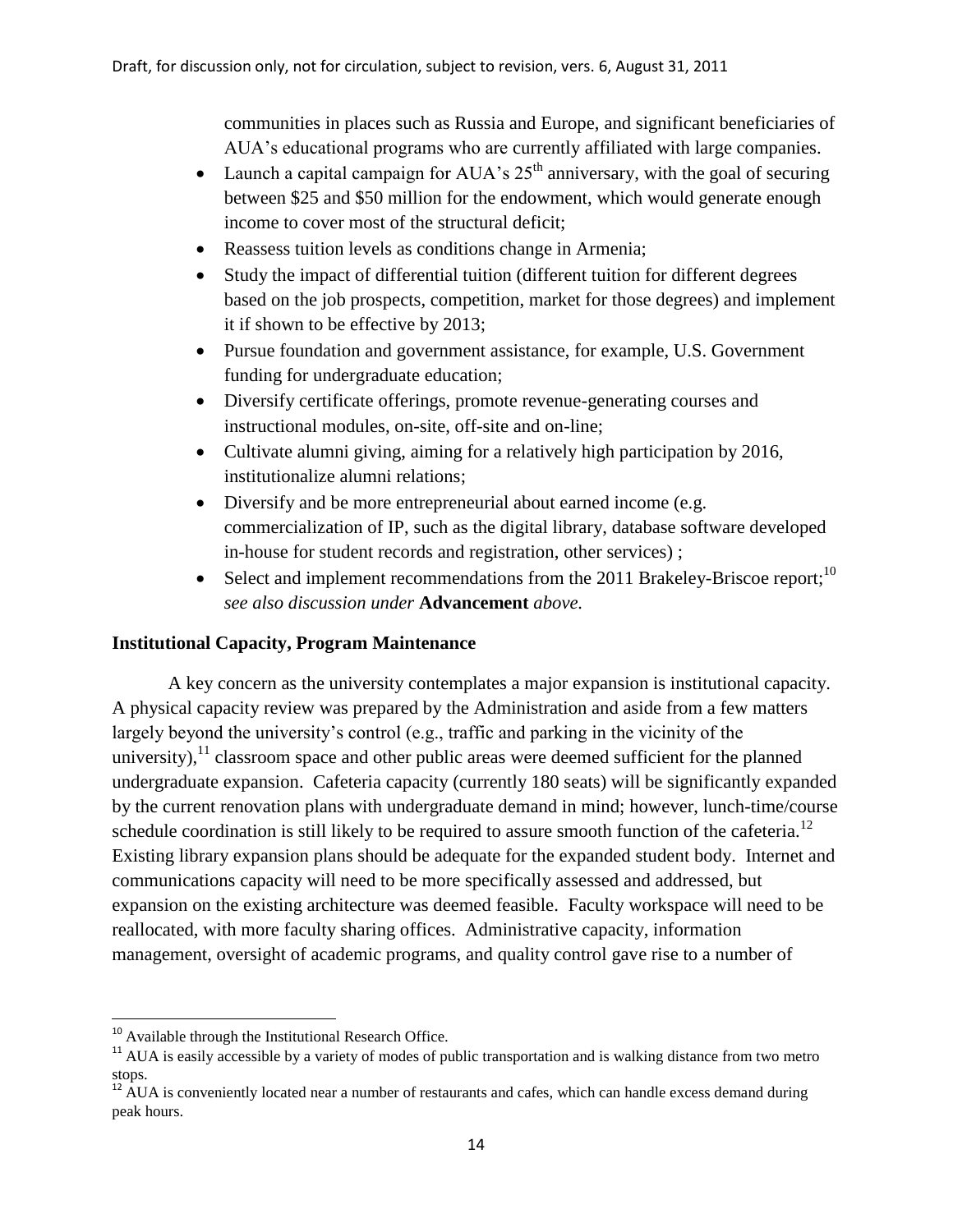organizational concerns, most of which are either in the process of being addressed or are on the university's agenda as a result of the president's initiative or the regular academic program cycle.

The specific recommendations on institutional capacity that came out of the strategic planning process are as follows:

- Review organization chart in anticipation of expansion, assure scalability, introduce new positions: VP for Advancement, VP for Operations by 2012; Vice Provost for Research, probably a Dean of Undergraduate Studies, possibly a Student Recruitment Officer (or Dean of U-Grad Admissions) by 2013 (subject to funding); Chief Information Security Officer (explore); Consider a reorganization of academic units, possibly structured under a system of colleges, each housing departments offering graduate and undergraduate majors.
- Implement an integrated Information Management System that will bring student information, alumni, and basic faculty into a unified system by 2013 and clear the way for on-line applications, financial aid application, course registration, grade reporting, course and faculty evaluations, course management system, tuition payments.
- Enhance trust and morale via teambuilding, collaborative research and scholarly activity, and bolstering the university's consultative culture and decision-making (including students, staff); assure open communication and transparency;
- Introduce multiyear contracts (scheduled for Fall 2011) (including benefits, salary equity) to build morale, create a sense of community, and increase job satisfaction;
- Implement annual/regular performance evaluation mechanism for higher administration (including Deans and VPs) by 2012;
- Consider the pros and cons of quarter as opposed to semester systems and conversion to the semester system in the fall of2012 (currently being considered by the Provost's Office in connection with the work of the Undergraduate Task Force); a conversion to the semester system is expected to reduce expenditures in a number of areas, including registration, course scheduling, and possibly faculty hiring and travel expenses.
- Assure that implementation of the Strategic Plan is monitored and evaluated, primarily through the self-study and audit processes of the academic programs;

# **Topics for Further Consideration, Research and Thought**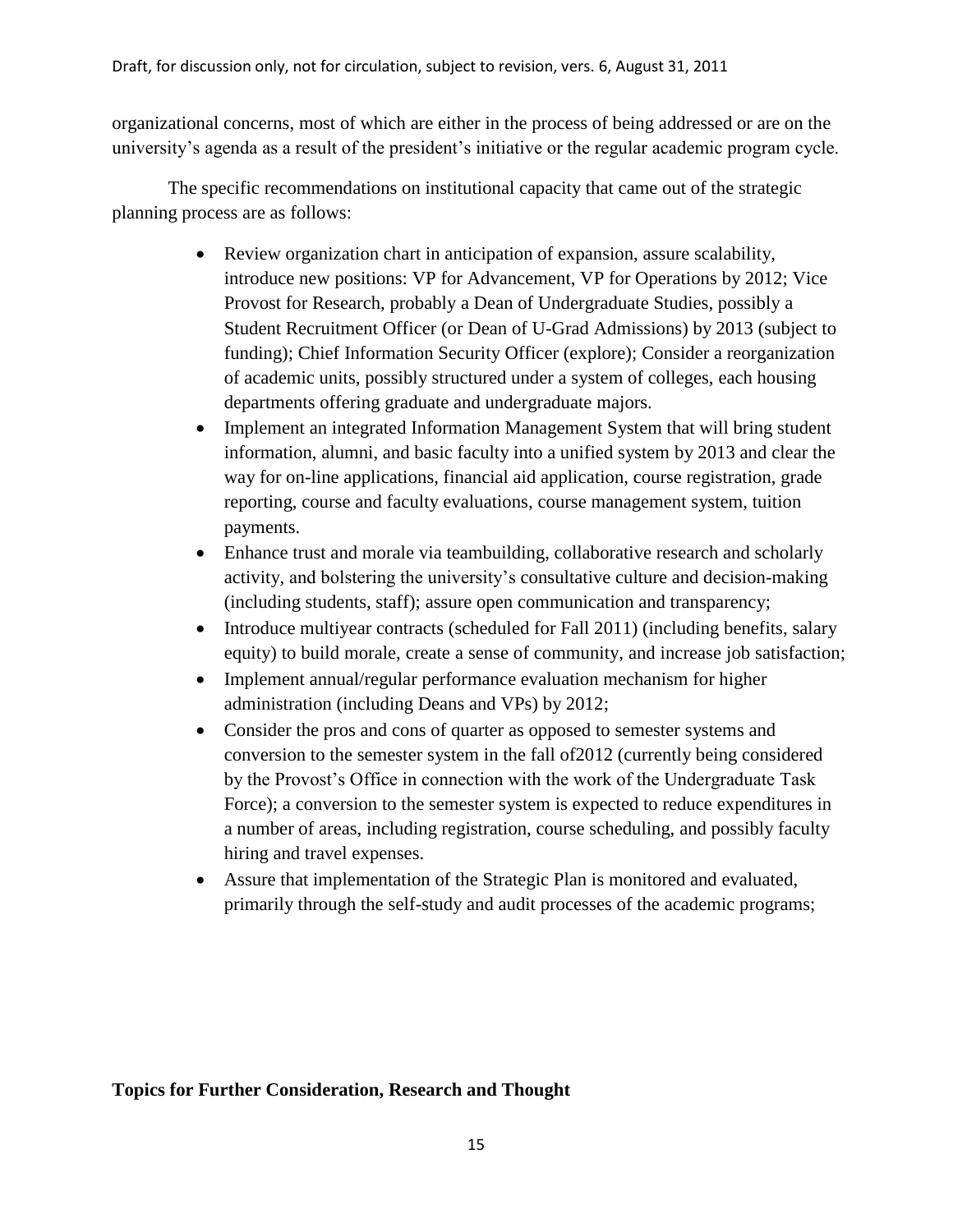Like any constructive deliberative process, more ideas and issues for evaluation and investigation were generated than are possible to turn into specific targets at the present time. In some instances, the consensus was that more information was needed in order to make a recommendation; in others, a consensus had yet to emerge on the ripeness of the issue or the options that should be considered. The deliberation notes for the strategic discussions as well as comments and individual submissions are archived at the Institutional Research Office and available for review. Most are also available at the AUA Strategy2017 webpage: [http://www.aua.am/accreditation/strategy2017.html.](http://www.aua.am/accreditation/strategy2017.html)

This strategy is not a fixed long-term plan. Rather, it consists of a series of guideposts and trajectories that will need adjustment over time. The strategic planning process is like a map of the university's course into the future. As the university proceeds in its journey, a better understanding of the terrain will emerge and the map as well as our path may need adjustment. In that spirit, the AUA Strategy2017 webpage, cited above, presents a range of ideas for the university community and leadership consideration.

As the institution approaches its destination, new destinations will no doubt appear on the horizon, warranting informed changes in course and crew. In short, this is a living document, not a static map, since the terrain itself is only partly knowable. What is important is to create the capacity to adapt as a group to changing circumstances and conditions. The process of which this document is but a summary is, in this sense, more important than the document itself, since it is both a demonstration of that adaptive capacity and a means of developing it. Below are some of the key points from the strategic mapping sessions that were designated for further research:

- Inquire at foreign embassies (and also foreign universities and exchange programs) in Armenia and Armenian embassies abroad about means for international student recruitment;
- Develop closer collaboration with diasporan organizations and participation in diasporan-oriented events, e.g., Pan-Armenian Games; place ads in event books for diasporan youth organizations such as ACYO, AYF, AGBU-YP, ASAs, etc.);
- Conduct a professional study and investigation of the international student potential for AUA degrees, including evaluating the resources and methods necessary to do effective international student recruitment; investigate the possibility of engaging student recruitment agencies for selected countries;
- Explore hosting/participating in rotating master's programs offered by consortia of institutions in different countries, where students spend one term or more at AUA;
- Conduct further evaluation and consolidate data on needs of stakeholders (start with students (domestic and international), applicants and private sector);
- Identify desirable spheres and partners for collaboration and complementary activity, and modes of collaboration (emphasis on direct peer-to-peer collaboration) (CR),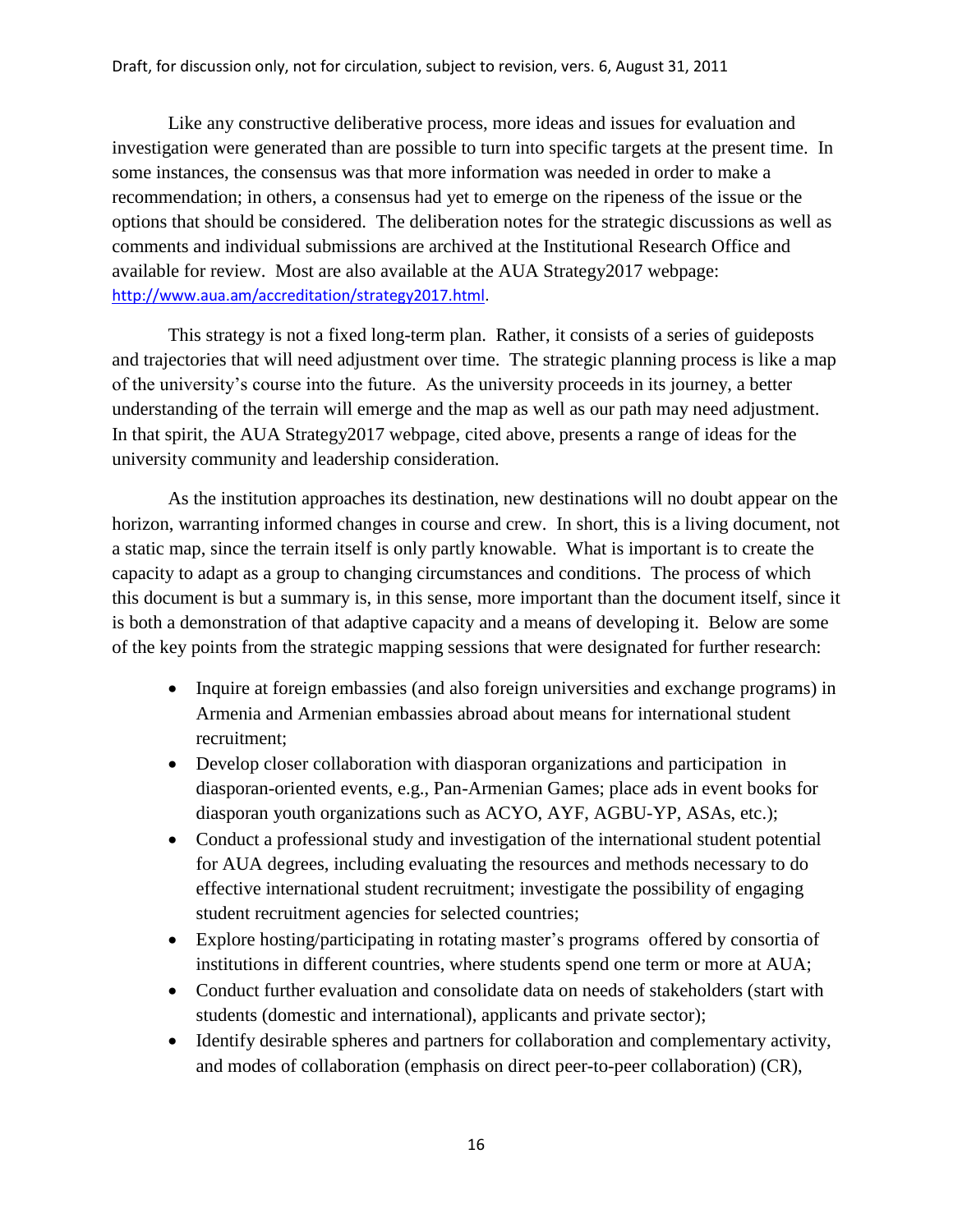(e.g., universities, research institutes, collaboration with industrial associations and multinationals);

- Further cultivate joint academic and R&D programs with leading academic and research institutions, and the private sectors in Armenia and abroad;
- Select undergraduate majors/degrees. There is growing consensus on several clusters of disciplines: (1) business/economics/hospitality, (2) engineering/computer science/applied math/design, (3) English/communications. As this matter is part of the Undergraduate Task Force's ongoing deliberative process, the materials from the discussions will be turned over to this process for further consideration.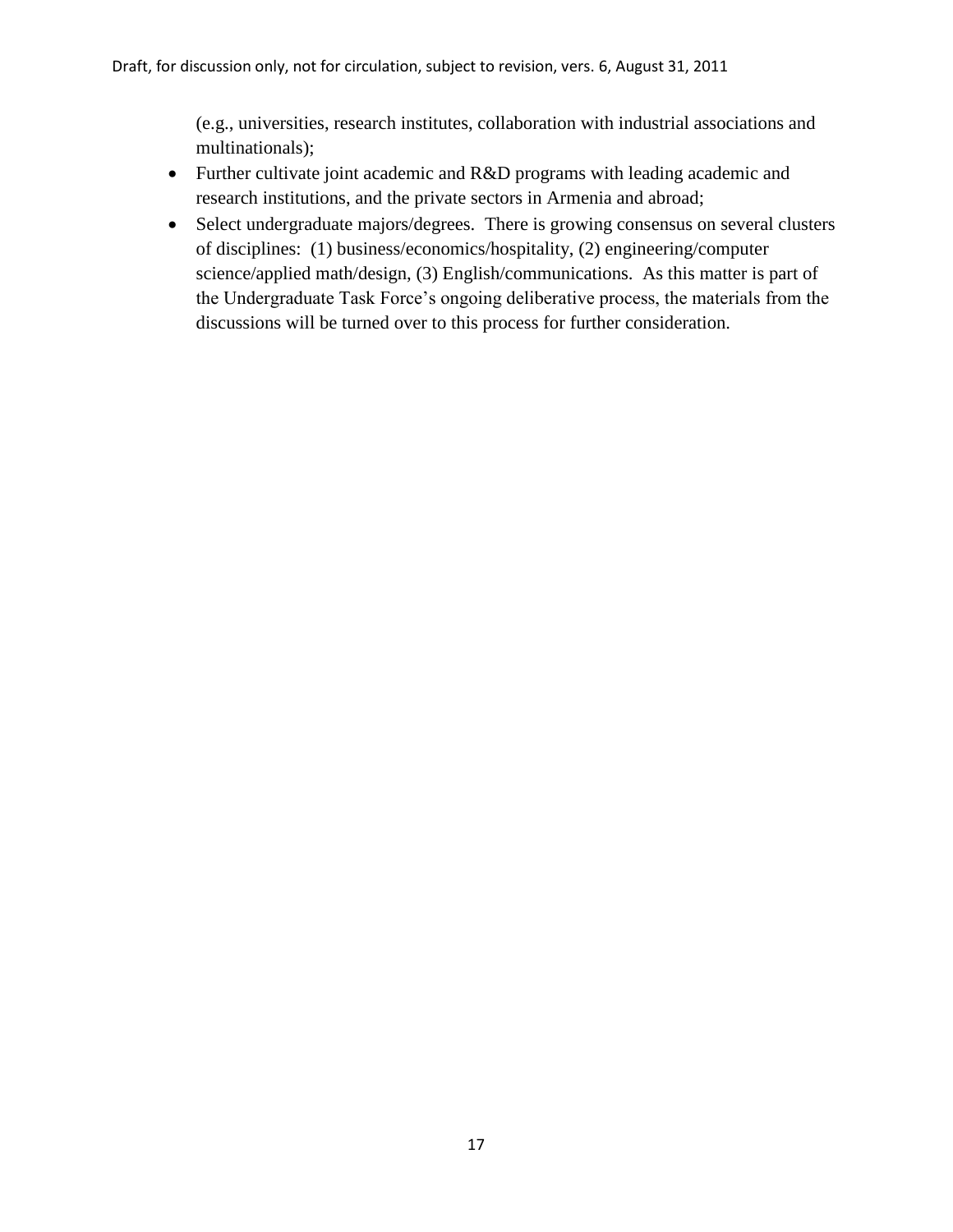# **Appendices**

- 1. Strategic Planning Process
- 2. Summary Factsheet for Strategic Planning Session, including SWOT and Specific Issue Summaries
- 3. Issue Outline for Strategic Planning Session
- 4. Strategy Map (July 28, 2011)

Full background information on the AUA Strategy2017 webpage. <http://www.aua.am/accreditation/strategy2017.html>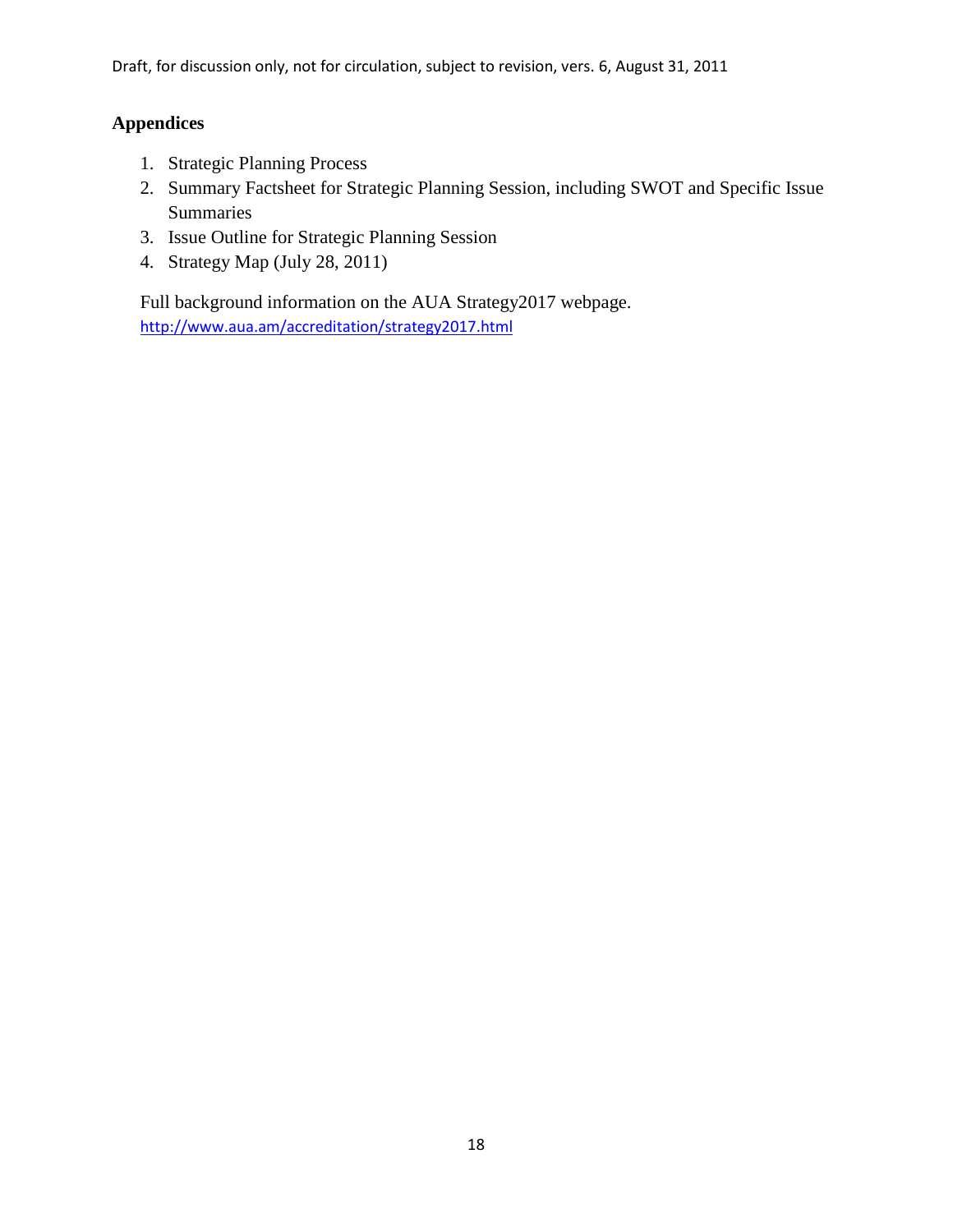# **Appendix 1 – Strategy Planning Process**

## **AUA Strategy Planning Process Outline**

**Time Period for Strategic Plan:** Given that AUA anticipates its first undergraduate class admission in Fall 2013, graduating Spring 2017, it makes sense to have a 2011-2017 plan.

**Main Critical Path Issues:** The strategic plan should focus on how the undergraduate program grows and the adjustments that will be necessary as the university moves from being a master's only institution to one with 3-4 times as many undergraduates as graduate students (e.g., (numbers suggestive, not definitive) total student body 1500, 300-400 graduate, 1100-1200 undergraduate)).

**Assumption:** The current graduate programs will be maintained, with routine adjustments, until 2017, by which time there will be some track record and data to further clarify the impact of undergraduate on graduate enrollment (feeder effect?) and the 5-year Bachelors/Masters potential.

**Process Design:** Based on best practice for university strategic planning, drawing heavily on US-models, since we are WASC accredited. Evidence/fact-based/analytical roadmap, more than an implementation plan or statement of aspirations. Not long-term planning to maintain the status quo inward looking, but strategic and outward looking and contextualized. SWOT Analysis and SMART (Specific, Measurable, Attainable, Relevant, Timely) Goal setting. Designed to tap into collective wisdom, institutional knowledge. Diversity of view points, iterative/step-wise development and refinement, multiple opportunities and channels for input and feedback. Eight step process. Steps 1-4 are in July, 5 in August, 6-8 in September-early October. Neutral facilitation especially useful for Step 2 and perhaps Step 4.

#### **The following is a rough outline of the process:**

**1. AUA Community Meeting** to launch the process (July 7).

a. Preparation of Data and Issue Fact and Issue Sheets for Strategic Mapping Session (May through early July) Position papers may be solicited from some stakeholders who may have views on or spot issues, but may not be available/appropriate for the Strategic Mapping Session.

b. Identification of Stakeholder Constituencies, Stakeholder Reps for each constituency (June) (See attached)

c. Orientation of Stakeholder Reps (familiarization with the process and revision of Fact and Issue Sheets as/if necessary) (early July)

d. Stakeholder rep meetings with Constituencies to review issues in Fact and Issue Sheets (early-mid July)WASC Reaccreditation 2010-2013 July 1, 2011

# **2. Strategic Mapping Session** – Stakeholder Reps (July 22-23)

Two days of evidence/fact-based discussions, facilitated by a neutral moderator, with individuals representing the range of internal and external stakeholders of AUA.

**Expected outcome** - the outlines of a strategic plan that each participant can take back to their constituencies for discussion/refinement. Outline of plan will include scenarios and possible decision points/critical paths for decision-making in the future, e.g., 2015 when u-grad students select majors. It has to be convincing enough on the facts and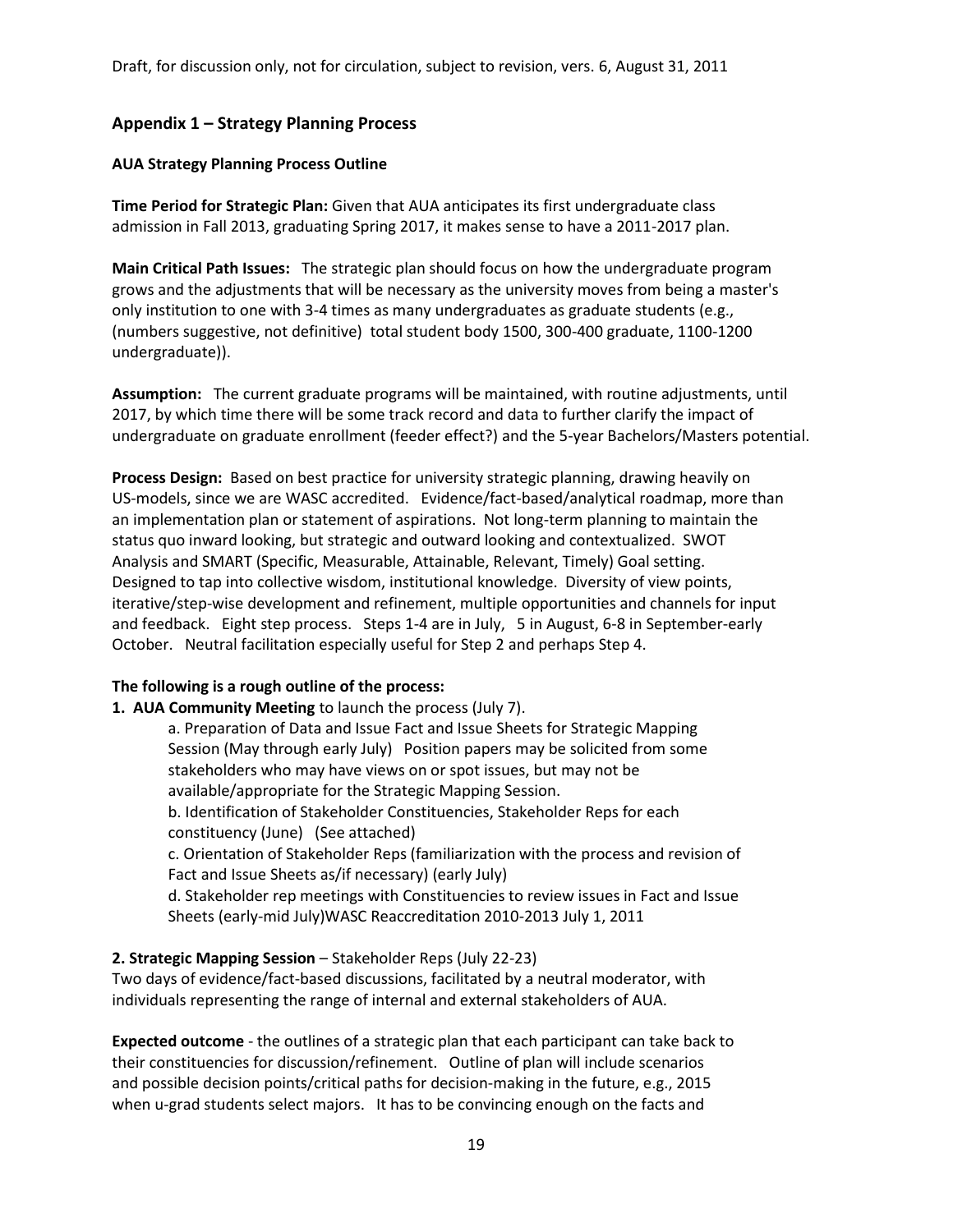comprehensive enough on the issues that all the participants in the planning session feel comfortable presenting and explaining it to their constituencies (mid-July)

**3. Stakeholder Rep Report/Consultation with Constituencies** – face-to-face meetings with constituencies, circulation to among constituencies, also posted on-line with opportunity for feedback. (late July)

**4. Mapping Refinement Phase** – Feedback from Step 3 is gathered, analyzed and used to refine the strategic plan outline, with major changes, if any, referred back to the stakeholders and constituencies for further input (late July-early August).

**5. Drafting of University Strategic Plan** in narrative form with references to supporting data by the Drafting Committee, consisting of WASC Coordinator, U-Grad TF Coordinator, Interim Provost, IRO, and one or two faculty, depending upon summer availability; circulation of drafts or parts of draft for review and refinement by various stakeholder representatives as well as internal and external experts (August)

**6. Presentation of the University Strategic Plan to Wider Audience** – posting to AUA website with opportunity for feedback. (late August). Revision and refinement of University Strategic Plan, as needed. (early September)

**7. Recalibration of Academic Program and Administrative Department strategic plans** by the faculty and other administrative units of the university, in line with the new university strategic plan (mid-September)

**8. Compilation and Synthesis of the University and Academic Program Strategic plans** into a single document, with an overview that aims to synthesize these to provide guidance for the coming phase of the university's development. (Late September), **target completion date; Oct. 1.**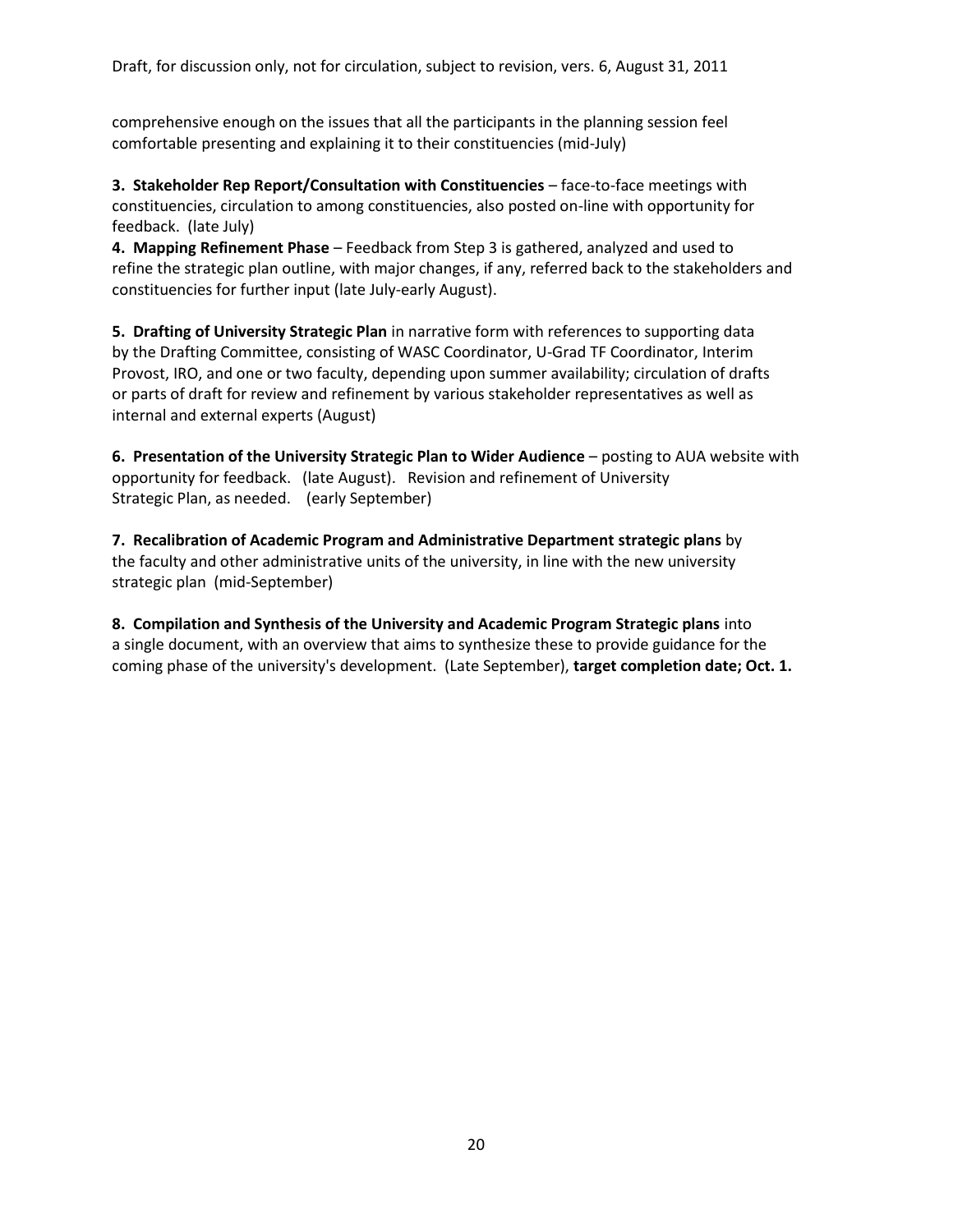| 2011                                         | 2012                                     | 2013                                   | 2014                     | 2015                     | 2016                     | 2017                                     | 2018                     | 2019         | 2020                |
|----------------------------------------------|------------------------------------------|----------------------------------------|--------------------------|--------------------------|--------------------------|------------------------------------------|--------------------------|--------------|---------------------|
| <b>U-Grad Application</b>                    | EER                                      | Grad Re-                               |                          |                          |                          |                                          |                          |              |                     |
| <b>CPR</b>                                   | U-Grad                                   | accredit-                              |                          |                          |                          |                                          |                          |              |                     |
|                                              | Approval                                 | tation                                 |                          |                          |                          |                                          |                          |              |                     |
|                                              |                                          | $U$ -grad $1st$                        |                          | U-grad $1st$             |                          | U-grad                                   |                          |              |                     |
|                                              |                                          | class                                  |                          | major choice             |                          | $1st$ graduates                          |                          |              |                     |
|                                              |                                          |                                        |                          |                          |                          | Master's 1st                             | Master's 2 <sup>nd</sup> |              |                     |
|                                              |                                          |                                        |                          |                          |                          | feeder                                   | feeder                   |              |                     |
|                                              |                                          | $2^{nd}$ Cycle of                      | 2 <sup>nd</sup> Cycle of | 2 <sup>nd</sup> Cycle of | 2 <sup>nd</sup> Cycle of | $2nd$ Cycle of                           |                          |              |                     |
|                                              |                                          | Self-Studies                           | Self-Studies             | Self-Studies             | Self-Studies             | Self-Studies                             |                          |              |                     |
|                                              |                                          | Extension,                             | DEP, SBM                 | CoE, PSIA                | U-Grad                   | U-Grad Majors                            |                          |              |                     |
|                                              |                                          | Law CHS                                |                          |                          | GenStudies               |                                          |                          |              |                     |
| No high school                               |                                          |                                        |                          | No college               |                          |                                          |                          |              |                     |
| grads                                        |                                          |                                        |                          | grads                    |                          |                                          |                          |              |                     |
| MA admits 200                                | 180                                      | 180                                    | 180                      | 160                      | 160                      | 200                                      | 200                      | 200          | 200                 |
|                                              |                                          | 300 BA                                 | 300                      | 300                      | 300                      | 300                                      | 300                      | 300          | 300                 |
|                                              |                                          | Admits                                 |                          |                          |                          |                                          |                          |              |                     |
| Total enroll. = 380                          | 380                                      | 660                                    | 960                      | 1240                     | 1520                     | 1560                                     | 1600                     | 1600         | 1600                |
| 43,000                                       | 43,000                                   | 43,000                                 | 43,000                   | 36,000                   | 36,000                   | 36,000                                   | 36,000                   | 36,000       | 39,000              |
| 17 year olds                                 | 17 year olds                             | 17 year olds                           | 17 year olds             | 17 year olds             | 17 year olds             | 17 year olds                             | 17 year olds             | 17 year olds | 17 year olds        |
| $20th$ anniversary                           | $20th$ reunion                           |                                        |                          |                          | 25 <sup>th</sup>         | 25 <sup>th</sup> reunion 1 <sup>st</sup> |                          |              |                     |
|                                              | $1st$ graduate                           |                                        |                          |                          | Anniversary              | graduate class                           |                          |              |                     |
|                                              | class                                    |                                        |                          |                          |                          |                                          |                          |              |                     |
|                                              |                                          | Millennium University opens in Georgia |                          |                          |                          |                                          |                          |              |                     |
|                                              | Moscow State University opens in Armenia |                                        |                          |                          |                          |                                          |                          |              |                     |
|                                              | University consolidation in Armenia?     |                                        |                          |                          |                          |                                          |                          |              |                     |
|                                              |                                          | Educational restructuring in Armenia?  |                          |                          |                          |                                          |                          |              |                     |
|                                              | <b>NA Elections</b>                      | Pres.                                  |                          |                          |                          | <b>NA Elections</b>                      | Pres. Elections          |              |                     |
|                                              |                                          | Elections                              |                          |                          |                          |                                          |                          |              |                     |
|                                              |                                          |                                        | <b>NKR</b>               | Genocide                 |                          |                                          | Metsamor II              |              |                     |
|                                              |                                          |                                        | Settlement               | Recognition              |                          |                                          | opens                    |              |                     |
|                                              |                                          |                                        | Dividend?                | Dividend?                |                          |                                          |                          |              |                     |
|                                              | <b>US Elections</b>                      |                                        |                          |                          | <b>US Elections</b>      |                                          |                          |              | <b>US Elections</b> |
| \$10bn GDP                                   |                                          |                                        |                          |                          | \$15bn GDP               |                                          |                          |              | \$18bn GDP          |
| \$3000 GDP/capita                            |                                          |                                        |                          |                          | \$4500                   |                                          |                          |              | \$6000              |
|                                              |                                          |                                        |                          |                          | GDP/capita               |                                          |                          |              | GDP/capita          |
| 960,000 AMD = \$2560 current nominal tuition |                                          |                                        |                          |                          |                          |                                          |                          |              |                     |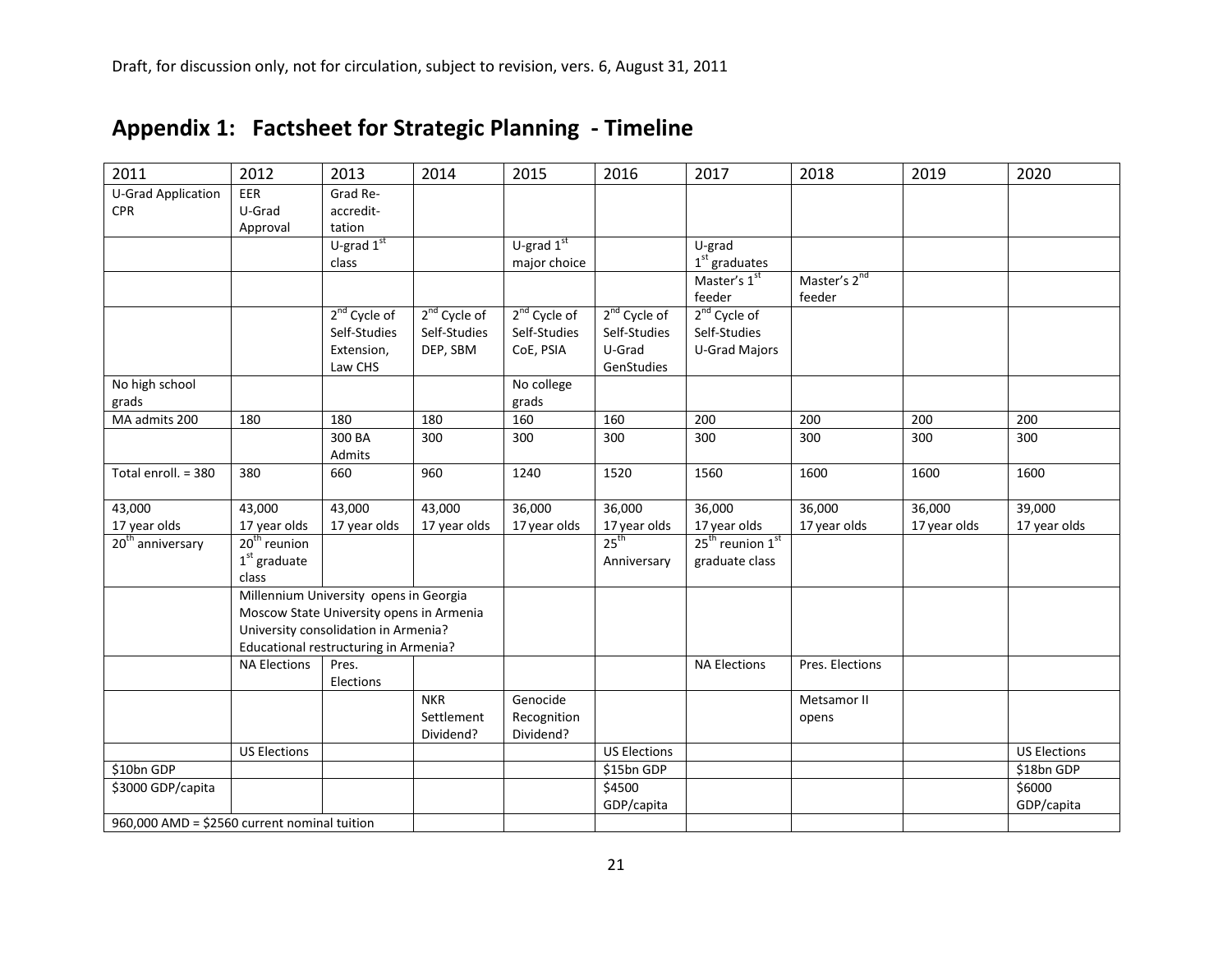#### **Student Enrollment Trends in Armenia**

U-Grad Enrollment Trends Grad Enrollment Trends assumes stable 2009-propensity for ugrad (1 in 4 high school graduates) (Currently, 26,000 undergrads in 4 years, so 26000/4. Propensity =(26,000/4)/No. 17 year olds in 2009

assumes stable 2009-propensity for master's (1 in 5 college grads, 21-24) (Currently, about 4,200 MA students, mean age 24, mostly between 21-23)



Data from RA National Statistics Service. [www.nss.am.](http://www.nss.am/) Factbook.<http://www.armstat.am/file/doc/99461548.pdf> (Table 11 on Population) <http://www.armstat.am/file/doc/99461563.pdf> (Tables 104-107 on Education). Also data collected by the AUA Office of Institutional Research 33% decline projected in number of college aged students in the next decade in 2009 – 58,000 17 year olds, in 2020 – 39,000 17 year olds . **But the number of students with good English is increasing: QED: More students for AUA despite decline in students generally. Is demand for AUA education insulated from these trends? Why? At whose expense if any one's?**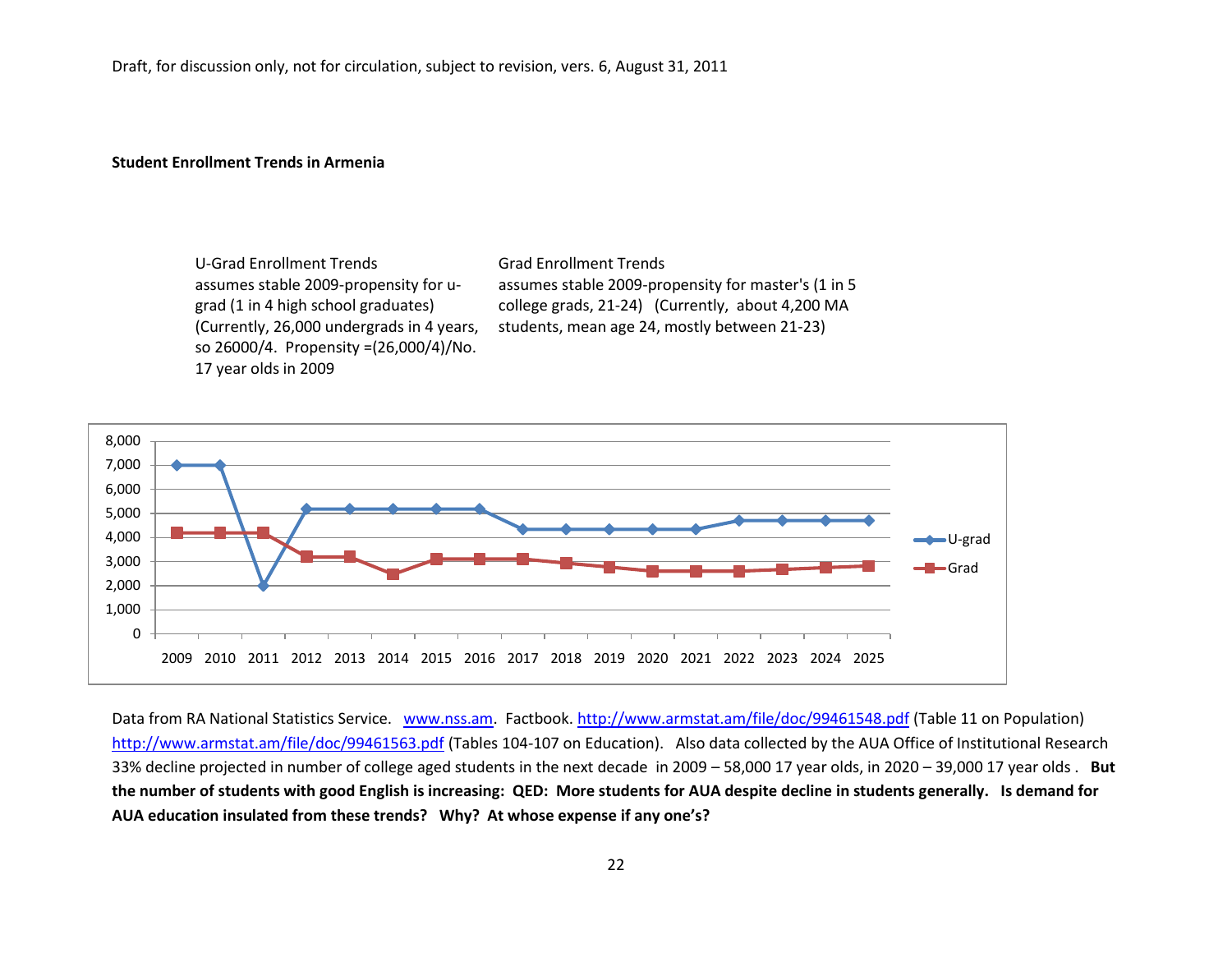#### **Fixed parameters**

- physical plant
- undergraduate to be introduced in 2013 maximum  $1<sup>st</sup>$  year class 350
- assumption: AUA undergraduate will be a feeder into graduate programs. Earliest decision-point on whether this is true probably 2018 (2-year trackrecord)
- thus, graduate programs continue to be 6 programs, 7 degrees decision-point [2015 after Second Cycle of Self-Studies?]
- undergraduate will be designed to be cost and revenue neutral to the university (covers incremental cost). (what about graduate programs?)
- thus the structure deficit of \$1.5 mil per year will need to be addressed through fund-raising/endowment/restructuring/requiring graduate programs to become direct cost/revenue neutral to the university

**Mission:** As an institution of higher learning, the American University of Armenia provides teaching, research, and service programs that prepare students to address the needs of Armenia and the surrounding region for sustainable development, in a setting that values and develops academic excellence, free inquiry, scholarship, leadership, and service to society.

[Does Mission statement need to be up-dated/reformulated?]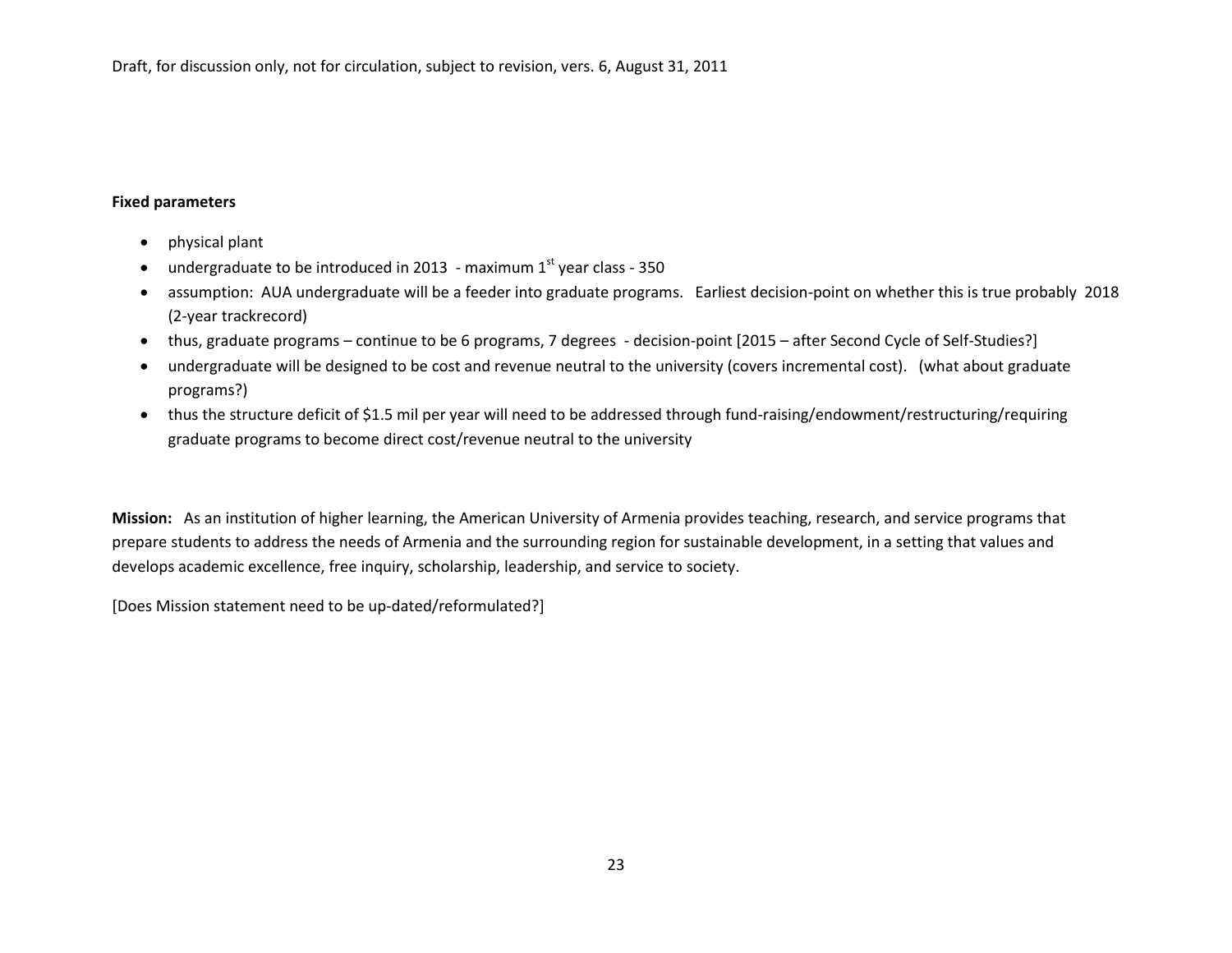# **SWOT**

## **Strengths**

- US accreditation
- physical plant
- good reputation
- small, but experienced core faculty
- established institutional, self-governance structures faculty senate, CC, SLS
- committed faculty, staff
- growing, support alumni base (2000+)

#### **Weaknesses**

- small scale relatively large financial, administrative burden for small master's only institution, large deficit per student
- design master's only, US accredited institution limits research opportunities, hard to sustain without u-grad and/or doctoral program
- financial instability structural deficit, small endowment, aging, small donor base (8 donors account for most of the deficit funding)
- small faculty (35-40 total head count), few resident or full-time (under 50%), few high profile visiting faculty
- declining enrollment, relatively high average acceptance rate: 75%, 2009 admits 265, 2010 199 (no MPH), 2011 180
- little success in attracting foreign students (flat or declining)
- few major externally funded research projects
- small range of diversity in student and faculty
- limited range of jobs in Armenia (sectoral development uneven) weak career planning in Armenia, match of degrees and market needs?

#### **Opportunities**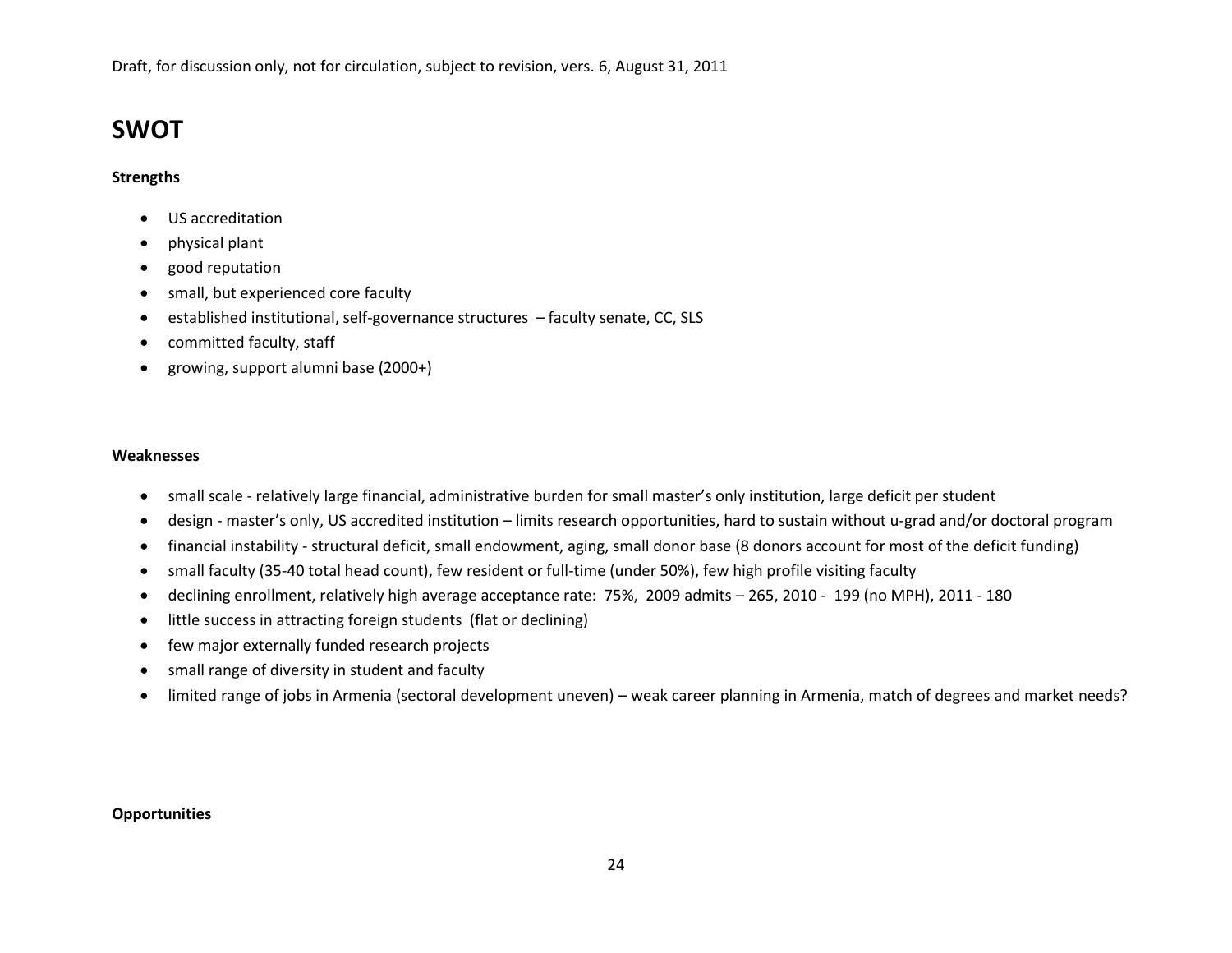- growing number of English-speaking students in Armenia
- growing international demand for US education at reasonable cost; untapped potential to attract large number of international students?
- u-grad could attract more exchange students/foreign students
- new diaspora students coming of college age may want to study in Armenia
- national commitment to education/research as part of competitiveness strategy
- possibilities for academic-private sector partnership

## **Threats**

- overall decline in number of college-aged students in Armenia
- increased competition, locally and globally
- increased options for English-speaking students abroad Luys Foundation, Armenian high school and college graduates are more competitive in global
- economic stagnation locally and globally makes higher education less attractive investment
- continuing decline in internationally funded development/grant programs, which were traditionally large employers of AUA grads
- gov't/public sector contraction, larger gap between public and private sector salaries, work conditions
- lack of differentiation of students latest Employer survey, Table 12. Although 62% of employers agree that the AUA graduates performance is higher than that of most graduates from other universities, about 29% disagree. What do we make of this? http://www.aua.am/about/institutional research.html Is it across the board or focused on one or more degrees?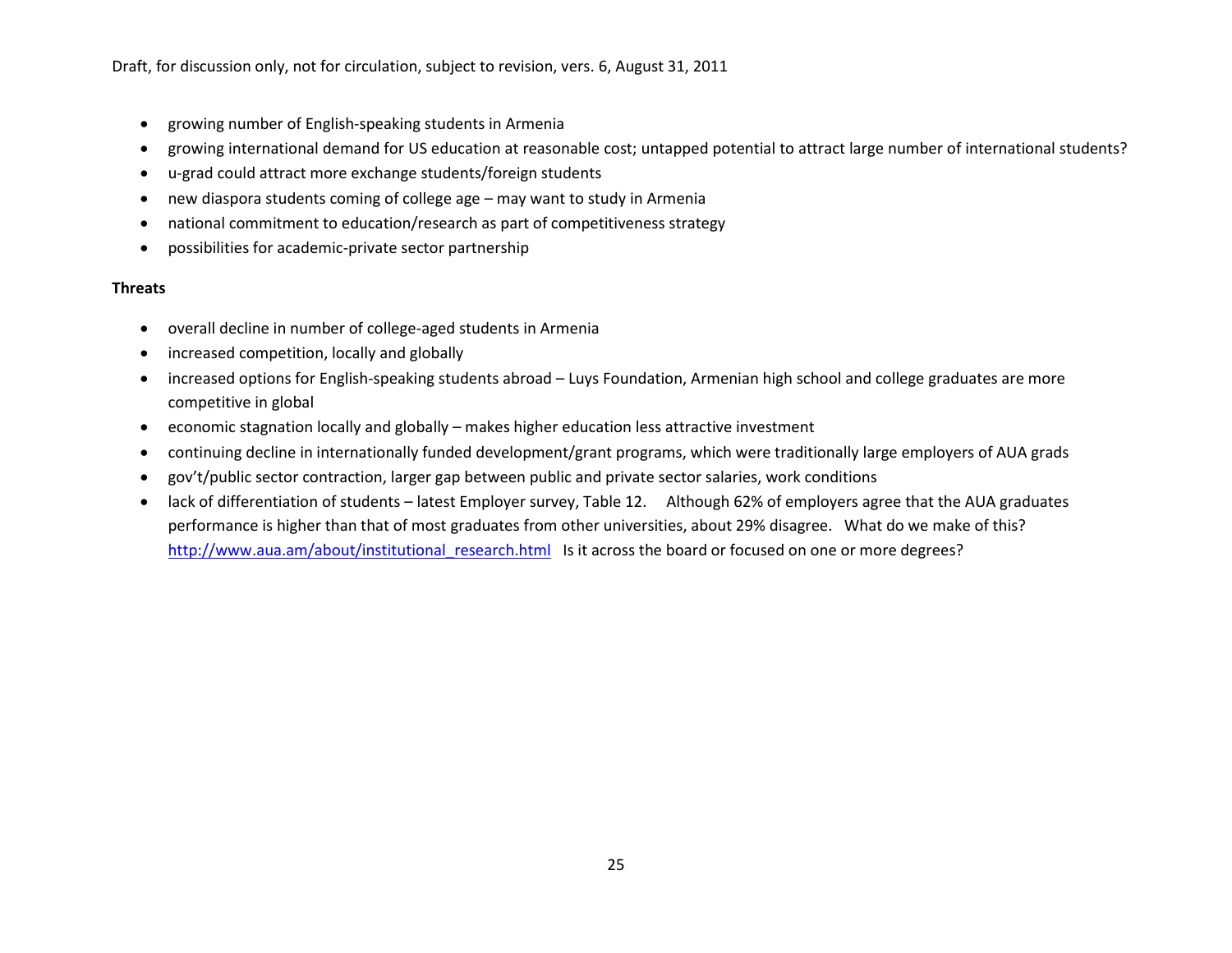# **Financial model**

Nearly all private institutions of higher learning require a mix of revenues: (1) tuition, (2) endowment income, (3) other donations, (4) other income (research overhead, facilities rentals, royalties/service/consulting fees), (5) government

AUA's financial model, as a development-oriented institution, has more financial strain by design.

International quality/costs - local pricing/market = Structural Deficit (subsidy)

Mechanisms and strategy to address it already in place or in progress: BoT-commissioned study on AUA fundraising by Brakeley-Briscoe Consulting, New VP for Advancement: (1) growth/economies of scale – reduce deficit per student, (2) secure additional endowment income, (3) secure additional sources of income – research, rentals, (4) annual giving – more diversified donor base – Alumni, Armenia as well as Diaspora.

Improved PR, targeted outreach to donors in US, Armenia, other countries, alumni organization; 25<sup>th</sup> Anniversary capital campaign.

# **Regional Mission**

Since its founding, AUA has espoused a regional educational mission and it has had a small, but steady level of foreign students, mostly ethnic Armenian, particularly in MPH, CoE, DEP.

A diverse student body benefits students, the university, and Armenia in a number of ways that justify the costs of international and regional outreach/recruitment: Enriching education, international networks, global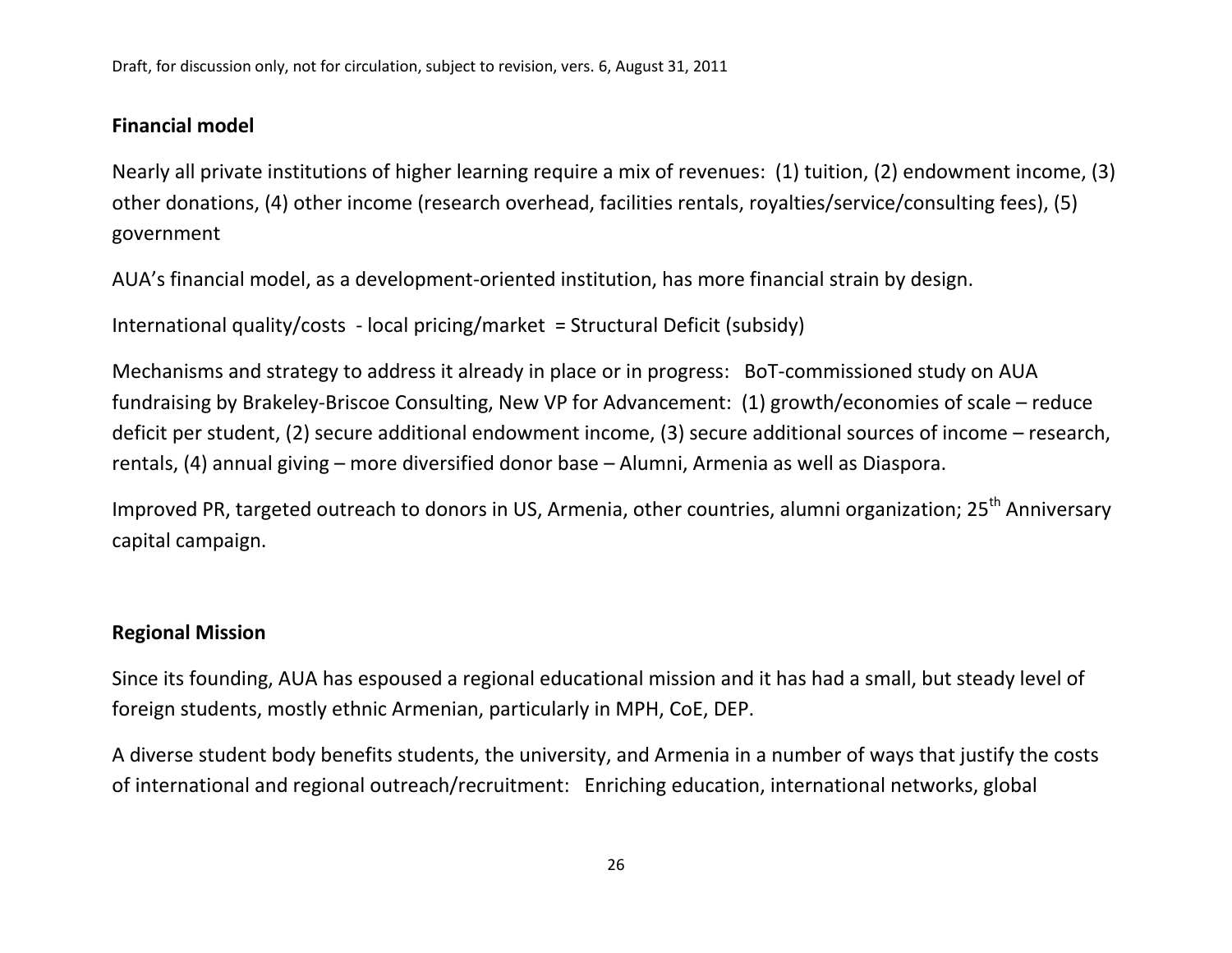recognition and reputation, global integration/competitiveness. Foreign students may also be a source of additional revenues (local/foreign tuition rates) and growth for the university.

Possible reasons for unrealized potential to attract students from abroad:

- 1. Competition location, degrees, quality, cost?
- 2. AUA is not well-enough known; AUA's recruitment efforts insufficient (resources insufficient?)
- 3. Tuition for foreign students is too high, financial assistance too low or hard to obtain for AUA

Potential applicant pools (in no particular order)

- Middle East, Iran diasporan, non-Armenian
- Russia diaspora, non-Armenian
- CIS
- China
- India
- Other Diaspora US, NA, Europe, SA, Australia

**Targeted recruitment of student segments** – those who want/need US-accredited/high quality education, but have not succeeded in gaining admission or do not have the funds to attend in the US or other universities (at home or abroad).

Iranian student pool – Iranian Ministry of Education approval.

Summer programs, junior year abroad programs could be a significant international/diasporan pool, esp. after ugrad is introduced.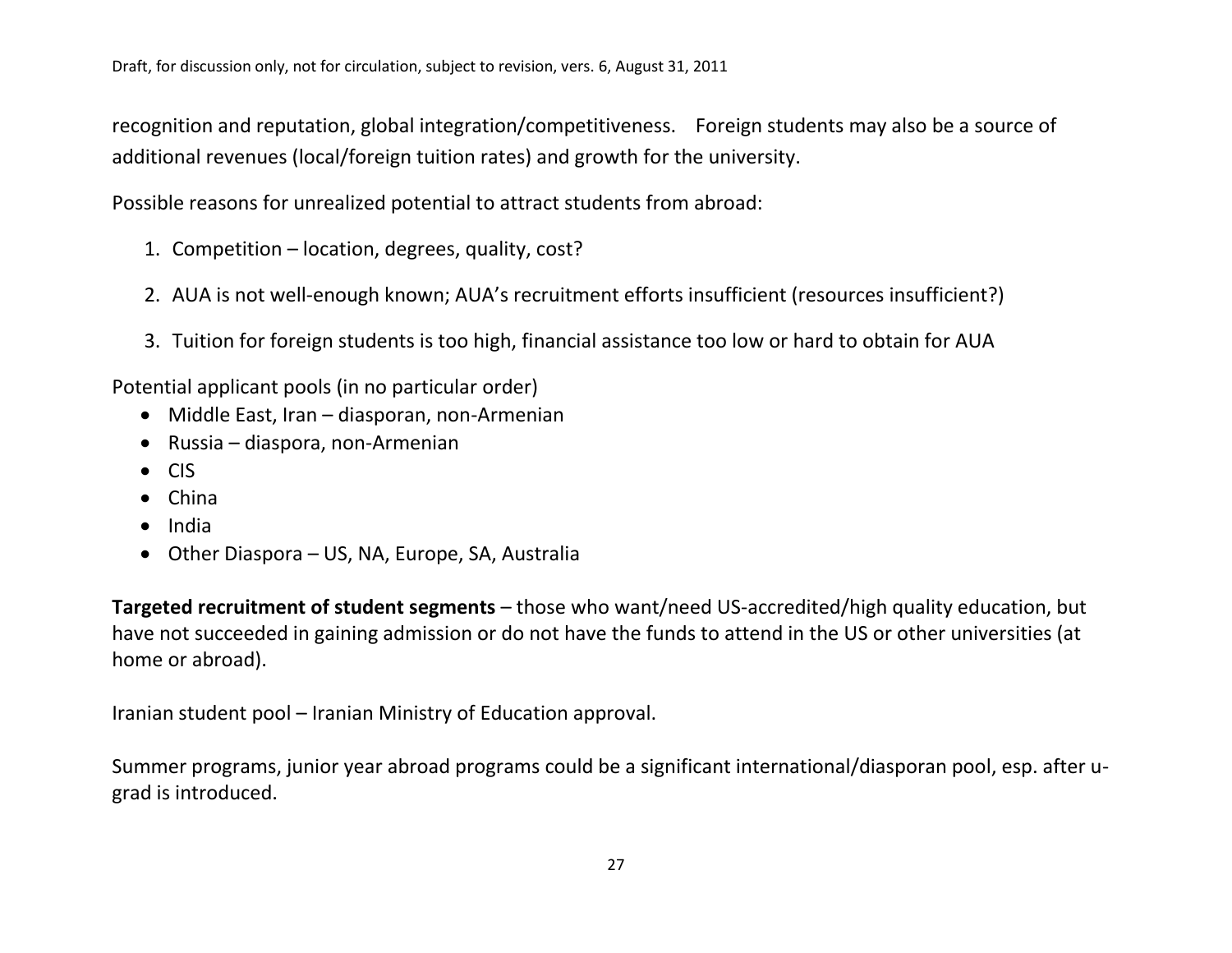# **Semester vs. quarter system**

Currently under a partial quarter system – only 3 required terms per year, each 10 weeks, with underused summer that is misaligned with most foreign universities. Only 20% of US colleges operate on a quarter system. Not common in Europe (although there is a lot of variation, the semester system dominates in higher education, primarily because it is more efficient and alignment permits easier transfer between institutions, or continuation of education at other institutions). In either system students are in class 30 weeks, either 10-10-10 (quarter), or 15-15 (semester) for roughly the same number of hours per week. Many universities have made this transition over the past several decades for the reasons set forth above. Almost none have gone from a semester to a quarter system.

# **Semester Pros**

**1. More efficient** – 1/3 less administrative overhead (grades, contracts, registrations). Winter-Spring Term turnaround time is short and falls in the middle of admissions\recruitment. Instead of this additional administrative burden, the Registrar/Admissions staff could be focusing on admissions. Even more relevant with undergraduate with 4-times the students and 3-times the faculty as our current programs.

**2. Schedule better fit for incoming students** as well as graduates seeking further education – problems with recruitment, deferments for doctoral students

**3. Longer terms** – more sustained skills development – particularly for u-grad, more depth (?)

**4. Increased course capacity** – 20% more courses can be offered simultaneously in the same facilities (3 credits vs. 4 credit) (semester (40 hr./3 cr. = 13 courses/wk), quarter (40 hr. /4 cr. = 10 courses/wk), which is an advantage since u-grad requires a greater variety and utilizes more of our classroom capacity.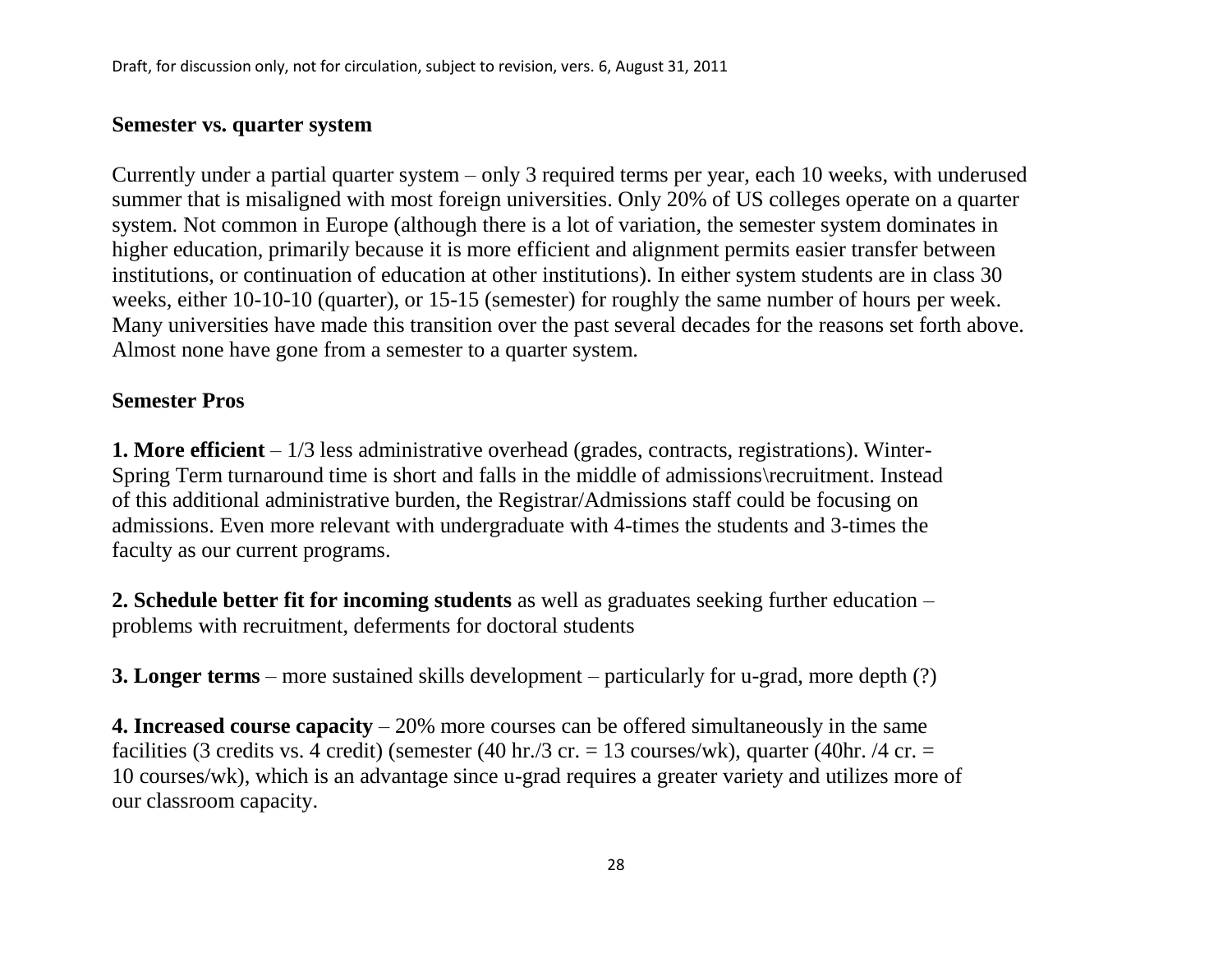**5. Visiting faculty often on semester system** – all the same for them whether it is quarter or semester; also most visitors come for less than a quarter now – 5-week modules can fit in either semester or quarter system (2-2-2 for quarter or 3-3 for semester)

**6. Longer summers for summer courses for study abroad** (expected to increase with U-grad) – current overlap with spring term – better aligned with u-grad semester programs. The typical summer student comes in mid-May through mid-August, but because of our quarter system, our summers are July through mid-September. Basically mid-August through mid-September are lost months (except for students on quarter or trimester systems, e.g., Michaelmas term, etc.)

**7. Junior term abroad** – for u-grad a large draw, but out of synch for students on semester system.

**8. Simplify u-grad design and course catalog**, faculty recruitment and curriculum by 1/3

**9. More family friendly for faculty** (esp. local faculty) whose children/spouses are on the semester system, which predominates in Armenia.

# **Quarter Pros**

1. **current arrangement** – institutional custom – curriculum design

2. **shorter terms** – more frequent feed back, more subjects – more breadth (?)

3. **visiting faculty** may be able to come for 10 weeks rather than semester – compressing 10-weeks

into 5 weeks more feasible than 15 weeks into 5 weeks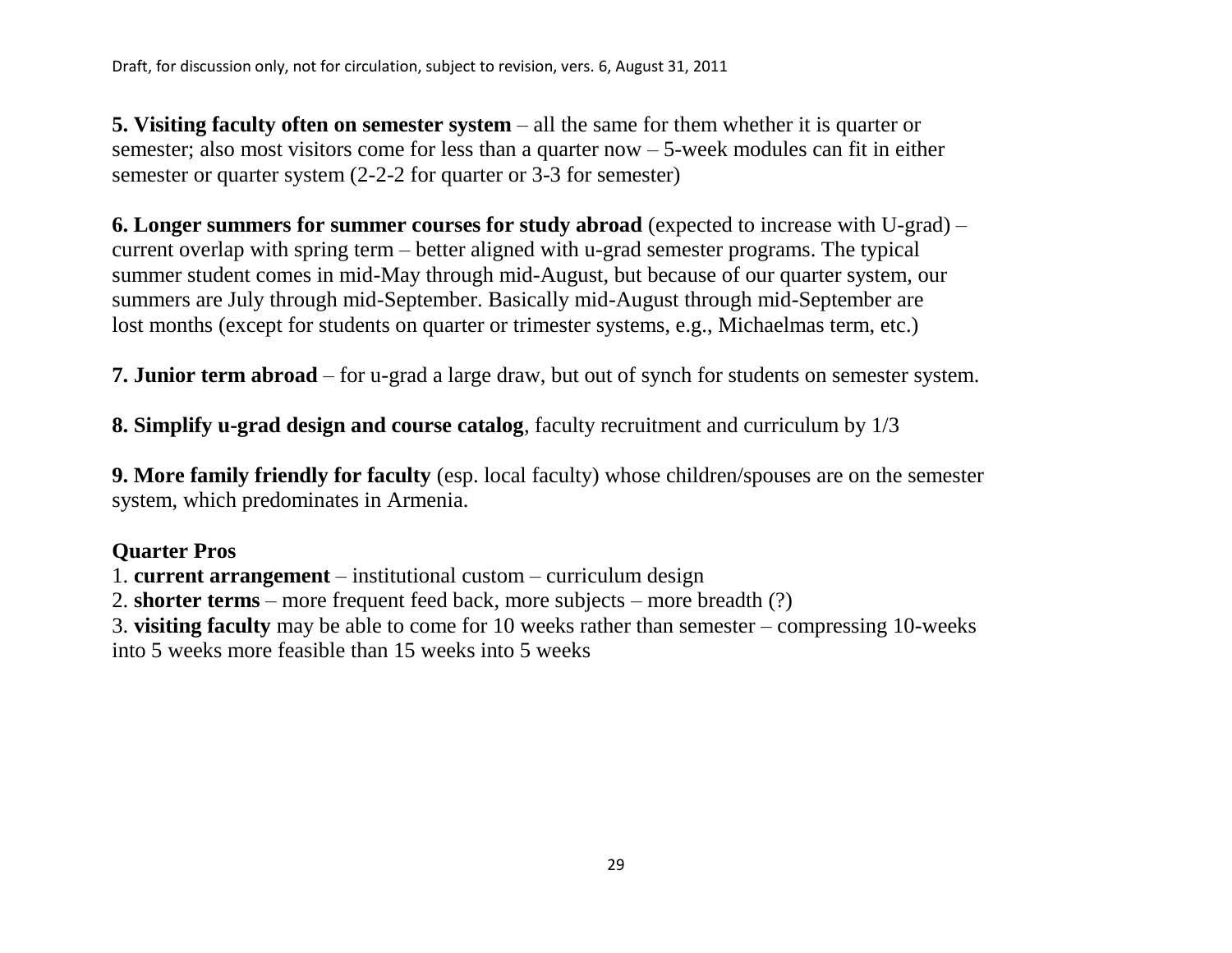## Appendix 3 – Issues Outline

AUA Strategic Planning Issues Outline:

*"Even if you're on the right track, you'll get run over if you just sit there." Will Rogers.*

- 1. How is AUA doing? Taking stock of 2006-2011 AUA's last strategic planning period.
	- a. What was achieved? What wasn't? Why? Lessons Learned? What matters going forward?
	- b. How are we perceived? How's our PR? Are we adequately communicated to the public (in Armenia, US, elsewhere) about the university and its achievements? If not, what needs to be done? Do we have the capacity to do this?
- 2. Sustainability is current model sustainable?
	- a. Structural Budget Deficit. Small core faculty, shrinking student pool?
	- b. Tuition levels, financial aid assuring access to AUA education?
	- c. Where is most of the income/funding coming from? Where is it going? What is a typical mix of funding sources for similarly situated institutions?
	- d. Is there potential to significantly increase our funding?
- 3. Impact is the current model the most bang for the buck, given our mission?
	- a. Is AUA's current range of activities (master's programs and research) a good use of the resources currently and potentially available for AUA?
	- b. What's fixed, what's adaptable in the short and long runs?
- 4. Stakeholders who are AUA's stakeholders?
	- a. which stakeholders take priority?
	- b. Stakeholder interests, needs: students, faculty, staff, alumni, parents, public sector, private sector, other educational institutions in Armenia, UC system, donors, research funders, local, regional, global stakeholders
- 5. Competition/Collaboration what institutions are AUA's competitors? What institutions does AUA collaborate with? How are these likely to change in the next decade?
- 6. Master's Programs next round of Self-Studies 2012-2015.
	- a. Are the master's programs still well-aligned with the needs of AUA's stakeholders? Is there sufficient demand?
	- b. Should they be expected to cover their "costs"? Are they sustainable? If not, how can they be made sustainable? Increase students, endowments, research overhead, reduced costs/increased efficiency of educational programs?
	- c. Should programs be expanded, redesigned, phased out, new programs introduced? What criteria? What timeline for making these decisions?
- 7. Research Centers next round of Self-Studies 2012-2015. Are the Centers and AUA generally meeting the needs of AUA's stakeholders?
- 8. Bachelor's Program scheduled to start in Fall 2013 which majors? what curriculum models? how many students? will it be a feeder or a diversion of students from the Master's programs?
- 9. Operational Efficiency, form/structure enhance or obstruct function?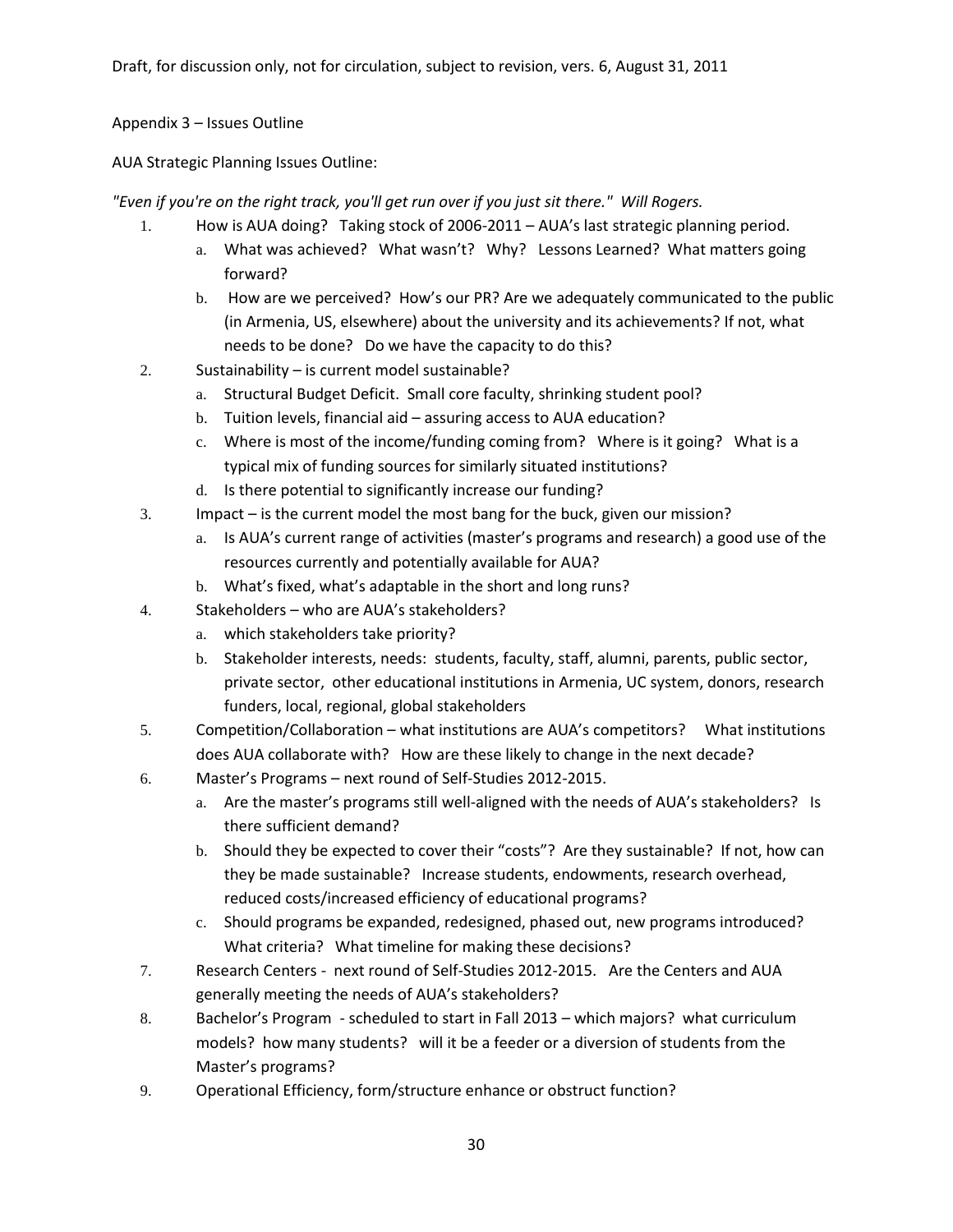- a. Academic program governance how is the remote dean model working? How many resident teaching administrators does a program with 20-60 students need to operate and meet university administrative burdens? Are our processes too elaborate and burdensome? Should they be streamlined?
- b. pros and cons of "separate silos" approach to organizing AUA into schools/colleges?
- c. Quarter vs. Semester System
- d. Academic Year vs. Calendar Year Budgeting
- e. ICT/Library Paper vs. on-line processes grades, applications, evaluations; student access; course management systems, on-line teaching/learning, web-site
- 10. Accreditation/Reaccreditation, Self-Governance/Self-Regulatory Capacity
	- a. Monitoring and Evaluation of Performance vis-à-vis Strategic Plan
- 11. Mission in light of the foregoing does it need to be adjusted?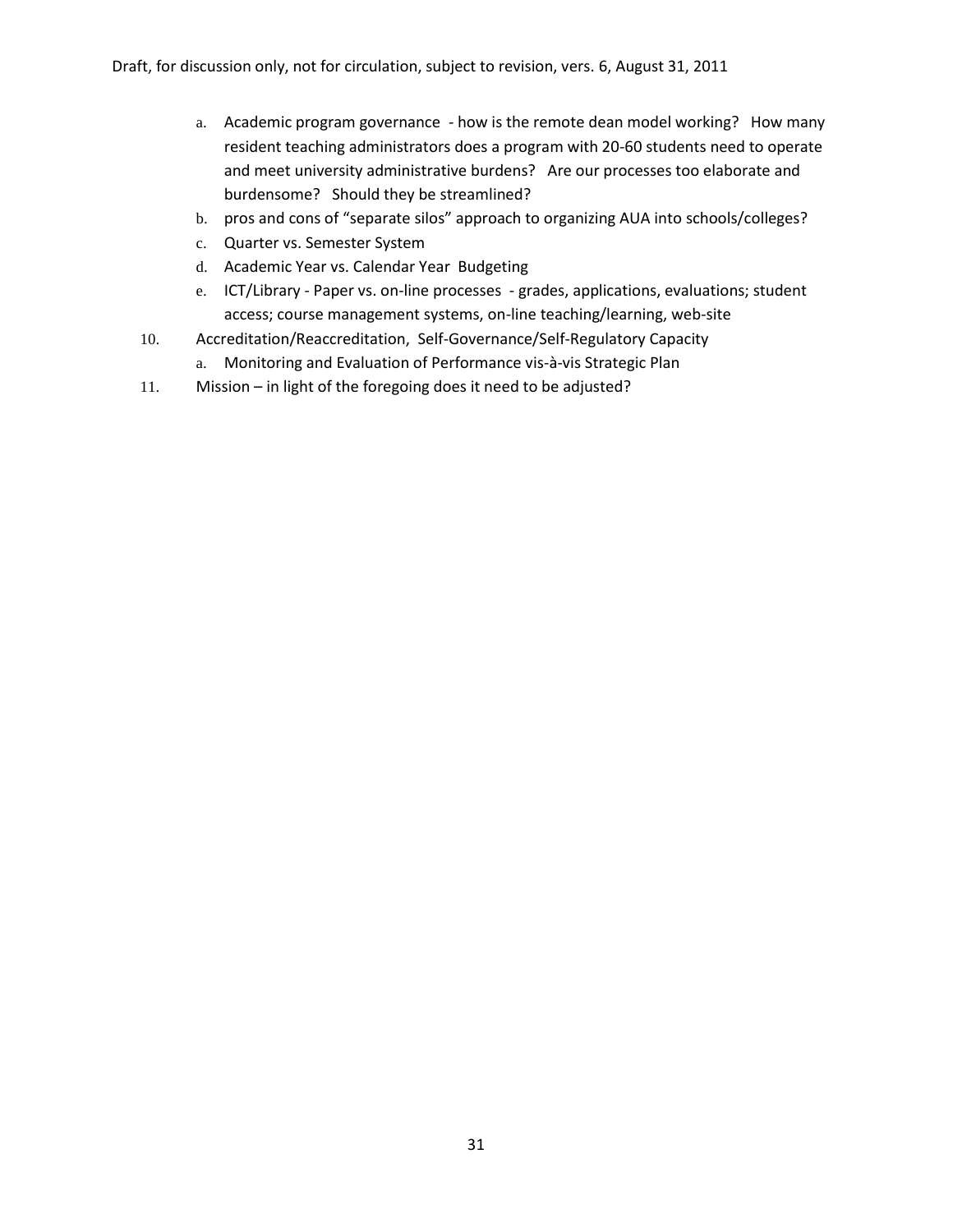Appendix 4: Strategy Map

Draft, July 28, 2011, rev. 2 – Up-dated with corrections from Mapping Session participants and others

AUA Strategic Planning Issues Outline:

- 1. How is AUA doing? Taking stock of 2006-2011 AUA's last strategic planning period.
	- a. What was achieved? What wasn't? Why?
		- Increased international student enrollments (get stats by category, compared to target), needs strategic evaluation of the resources and methods necessary to achieve this
		- Achieve financial stability

Lessons Learned? What matters going forward?

- b. How are we perceived? How's our PR? Are we adequately communicating to the public (in Armenia, US, elsewhere) about the university and its achievements? If not, what needs to be done? Do we have the capacity to do this?
	- Advancement VP leads proactive PR effort (center of gravity of PR needs to shift toward Yerevan, closer to action/news gathering, depending on media outlets and nature of audience) by 2012
	- Better promotion of Tuition Assistance by 2012 admissions (Multilanguage website and materials); message clarification and communicated
	- Work with foreign embassies in Armenia and Armenian embassies abroad, closer collaboration with diasporan organizations and participation in diasporan-oriented events, e.g., Pan-Armenian Games)
	- Professional surveys of students abroad
	- Increase access and incentives for international students to study at AUA - Pursue foreign licensing for AUA (e.g., Iran), financial aid
	- AUA participation in Armenia's gov't-to-gov't student exchange (China, India, Iran, Bulgaria, etc.); follow up with MinEd
	- Explore rotating master's programs (one term or more at AUA)
	- Foster AUA's role as an intellectual center open to all

2. Sustainability – is current model sustainable?

- a. Structural Budget Deficit. Small core faculty, demographic pool in Armenia?
- b. Tuition levels, financial aid assuring access to AUA education?
- c. Where is most of the income/funding coming from? Where is it going? What is a typical mix of funding sources for similarly situated institutions?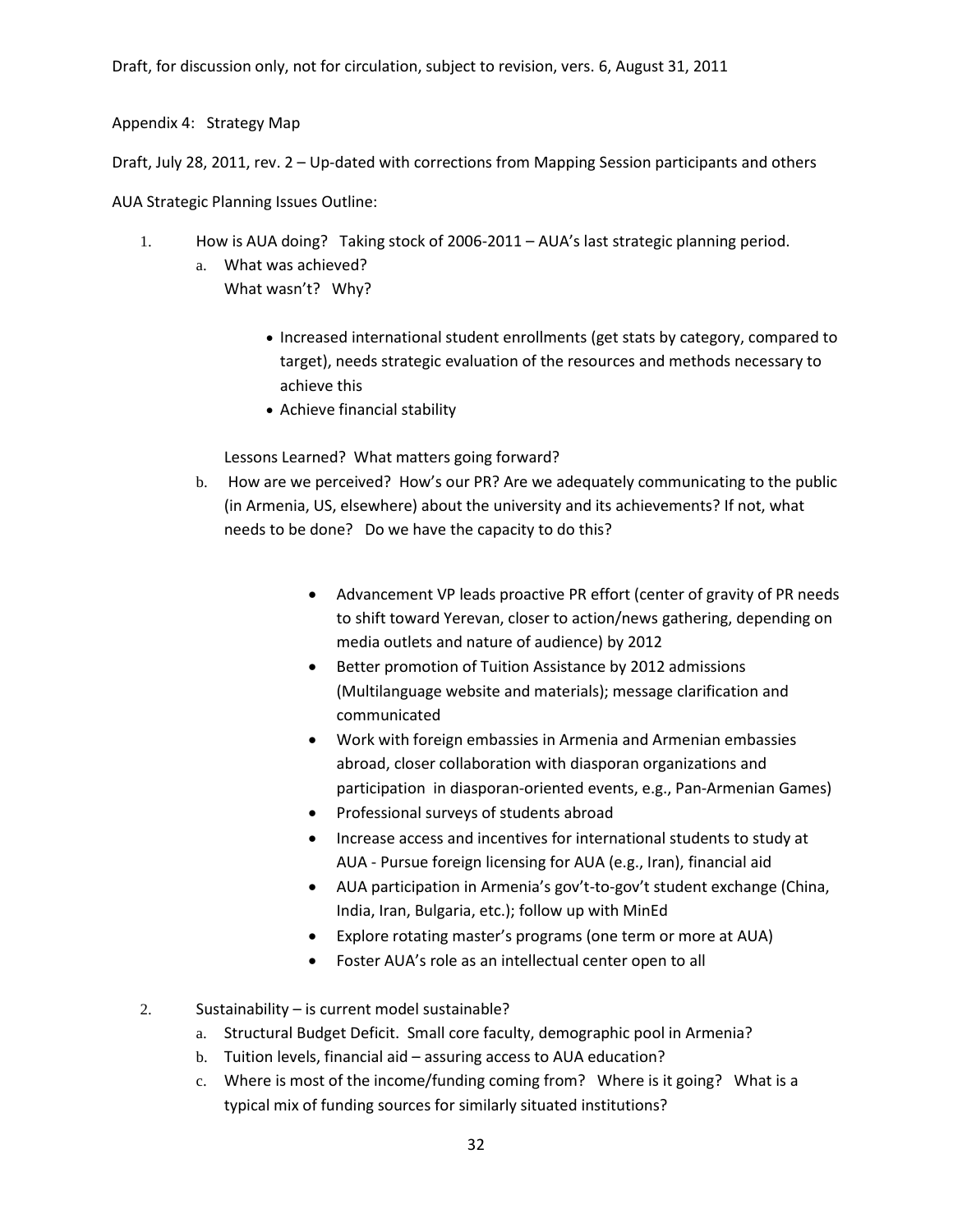- d. Is there potential to significantly increase our funding?
	- Capital Campaign \$25-50 mil by  $25<sup>th</sup>$  anniversary (2016-17) decide on precise goal 2013,
	- Cultivate alumni giving, aim for a releatively high participation by 2016, institutionalize alumni relations
	- Diversify donor base (geographic, levels of donation)
	- Optimize tuition structure, differential tuition, Enough international tuition, housing/living assistance
	- Restructure fundraising (currently underway) (crossreference)
	- Increase student enrollment Undergraduate program, by 2013, explore Ph.D. , additional MA programs, international student recruitmentDiversity and enhance revenue sources and investments alternative endowment management (investments) and business ventures (including rentals)
	- Earned income (e.g. commercialization of IP, other services) (cross-reference)
	- Foundation and government assistance (e.g., USG for U-grad)
	- Diversify educational programs (reduce barriers Academic Programs to develop revenue generating courses, and improve incentives/cost model for collaboration between Academic Programs and Extension, )
- 3. Impact is the current model the most bang for the buck short and long-term, given our mission?
	- a. Is AUA's current range of activities (master's programs and research) a good use of the resources currently and potentially available for AUA?
	- b. What's fixed, what's adaptable in the short and long runs?
		- More impact possible given current resources
		- Role model/passive influence on educational system, explore how to have more direct impact and interaction, e.g., prof-to-prof collaboration, joint activities
		- Alumni recognition (prerequisite for alumni giving), give AUA alumns life-time e-mail accounts
- 4. Stakeholders who are AUA's stakeholders?
	- a. which stakeholders take priority?
	- b. Stakeholder interests, needs: students, faculty, staff, alumni, parents, public sector, private sector, other educational institutions in Armenia, UC system, donors, research funders, local, regional, global stakeholders
		- Conduct further evaluation and consolidate data on needs of stakeholders (start with students (domestic and international), applicants and private sector)
		- Applicants streamline admissions process, reduce access barriers to admission, consolidation of sources of admissions information (admissions cost rebates subsidize test fees, prep courses)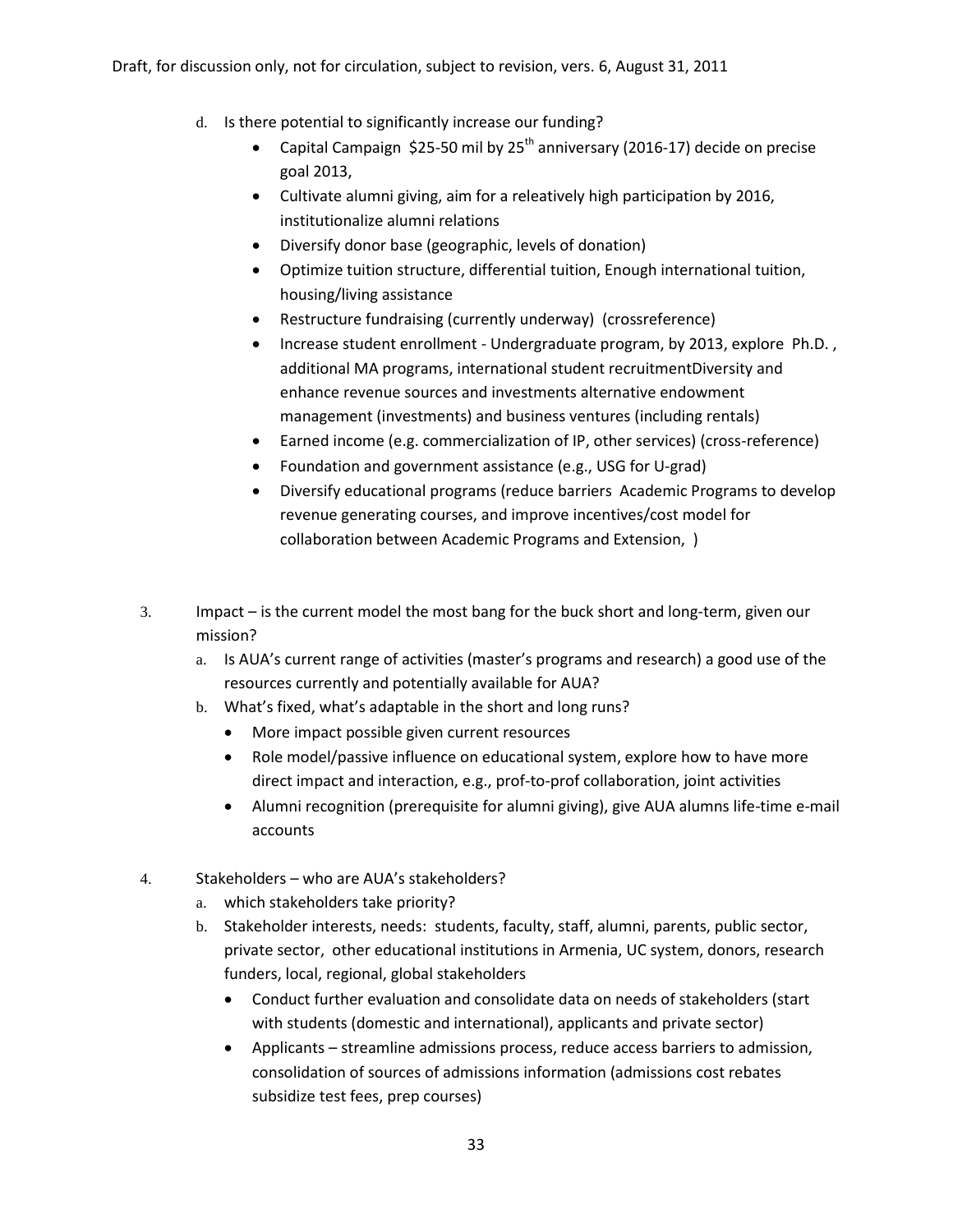- User-friendly web-site, trilingual (English, Armenian, Russian) (cross-reference)
- Public-Private Partnerships government, private sector scholarship, sponsorship of courses and degrees, internship, alumni involvement in securing scholarships/postgraduate employment (cross-reference)
- 5. Competition/Collaboration what institutions are AUA's competitors? What institutions does AUA collaborate with? How are these likely to change in the next decade?
	- Ongoing study dissemination within university new regional and global competitors
	- Identify desirable spheres and partners for collaboration and complementary activity, and modes of collaboration (emphasis on direct peer-to-peer collaboration) (CR), (e.g., universities, research institutes, collaboration with industrial associations and multinationals)
	- Assure capacity to effectively communicate AUA's competitive advantages
	- Further cultivate joint academic and R&D programs with leading academic and research institutions, and private sector in Armenia and abroad
- 6. Master's Programs next round of Self-Studies 2012-2015.
	- a. Are the master's programs still well-aligned with the needs of AUA's stakeholders? Is there sufficient demand?
	- b. Should they be expected to cover their "costs"? Are they sustainable? If not, how can they be made sustainable? Increase students, endowments, research overhead, reduced costs/increased efficiency of educational programs?
	- c. Should programs be expanded, redesigned, phased out, new programs introduced? What criteria? What timeline for making these decisions?
		- Needs assessment on alignment of curricula/degrees/certificateswith market needs
		- Improve relations and reputation of programs among relevant stakeholders
		- Cross-registration between programs
		- Review degree programs and missions in light of evolving conditions in Armenia, esp. needs specialization, tracking
		- Focus on nexus between national and global areas of academic excellence to build AUA brand
		- Act on Self-Study Audit findings to improve Extension's impact on AUA brand and role in attracting students, including coordination with Academic Programs, resident director, oversight and quality control
		- Improve promotion of continuing and part-time education opportunities (e.g., certificates, non-degree status, refresher)
		- Additional Master's Programs MA in Economics in conjunction with Central Bank Research Center in Dilijan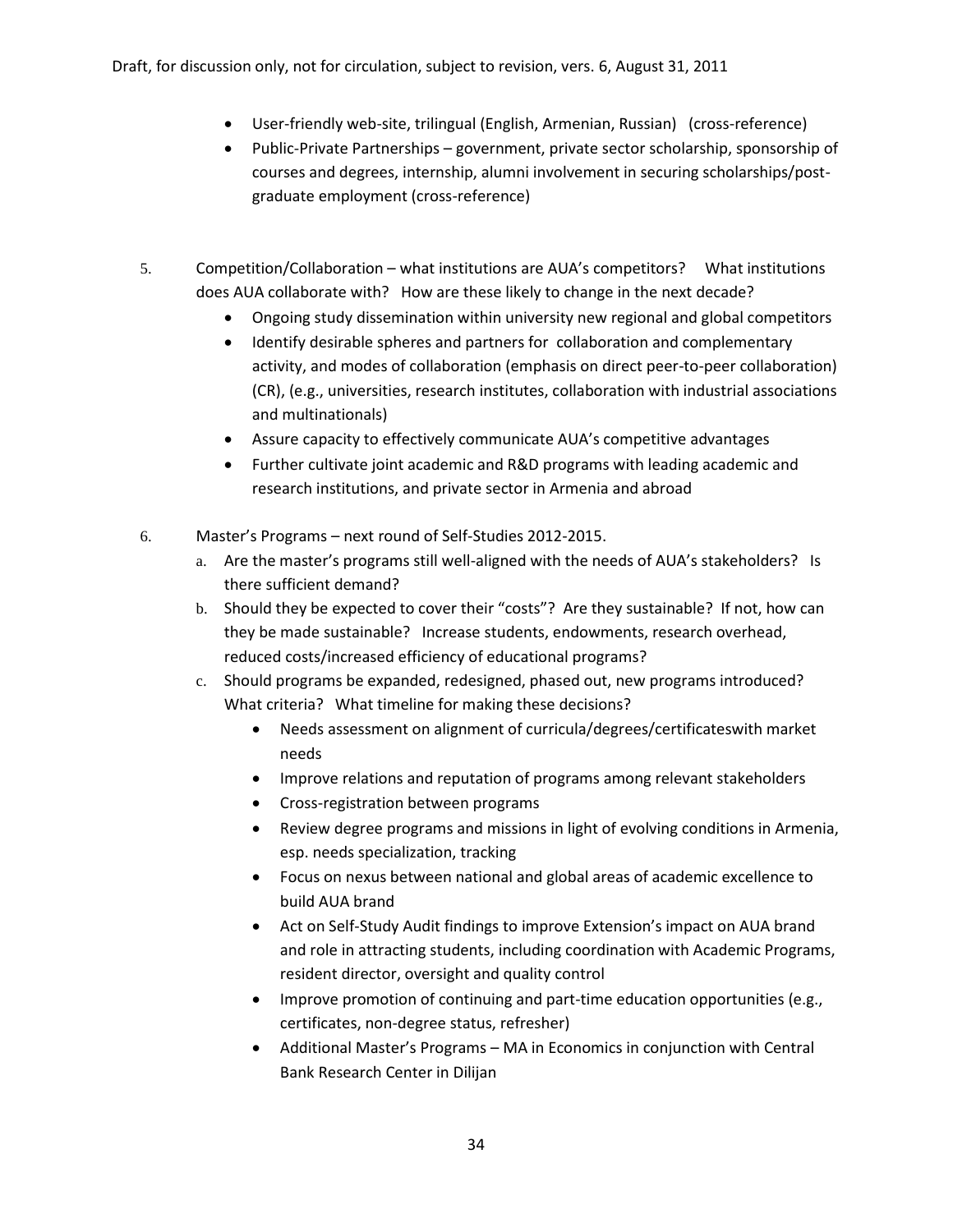- Assure that academic programs address the expansion, continuation, modification of their programs in the next round of self-studies
- 7. Research Centers next round of Self-Studies 2012-2015. Are the Centers and AUA generally meeting the needs of AUA's stakeholders?
	- Incentivize research (improve mechanisms for augmenting salary through outside funding, promotion, overhead to centers)
	- Establish a university-wide grants/contract office to coordinate and serve as an information clearinghouse , provide technical support, process grants (Vice Provost for Research)
	- Review policies on research centers (restrict routine business consulting services and work involving liability)
	- Increase core faculty to expand the institution's research potential and opportunities to engage students in research by 2015
	- Long-term issues: incubators, technology commercialization and licensing, policy on royalties.
	- Increase AUA's technical capabilities for research (labs, research computing/computational capacity, software, experimental equipment)
- 8. Bachelor's Program scheduled to start in Fall 2013 which majors? what curriculum models? how many students? will it be a feeder or a diversion of students from the Master's programs?
	- Identified and prioritized objectives for u-grad: employable graduates, increase impact on society/economy, financial sustainability, feeder to existing programs, opportunity for AUA to provide graduates with new specializations for the marketplace.
	- Out of 12+ majors, preliminary analysis indicates majors worth further consideration include, but are not limited to, economics, engineering, business, design, communications (journalism), computer science/MIS. Warrants further research
- 9. Operational Efficiency, form/structure enhance or obstruct function?
	- a. Academic program governance how is the remote dean model working? How many resident teaching administrators does a program with 20-60 students need to operate and meet university administrative burdens? Are our processes too elaborate and burdensome? Should they be streamlined?
	- b. Undergraduate Organizational Structure (connected to Undergraduate Issue revisit)
	- c. pros and cons of "separate silos" approach to organizing AUA into schools/colleges?
	- d. Quarter vs. Semester System (further research required to identify hidden costs/problems)
	- e. Academic Year vs. Calendar Year Budgeting (already in process)